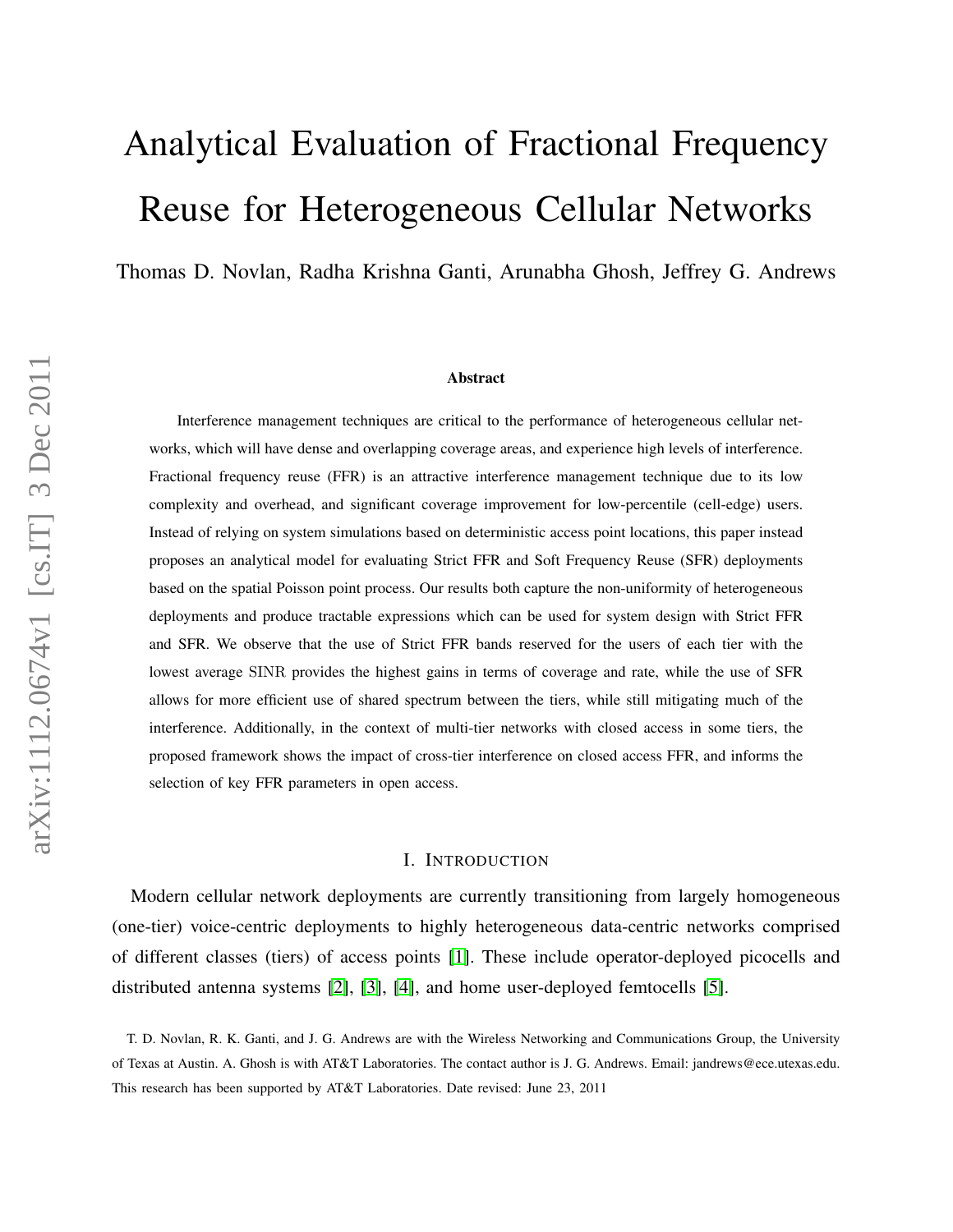Performance analysis of these networks is much more involved than for a single-tier network because of the need to account for inter-cell and cross-tier interference and the non-uniformity of the access point deployments arising from both topographic and economic reasons. A further complication in heterogeneous network analysis arises from different user association policies. As a result, there is a need for new and general models for analyzing the important metrics of coverage and rate in the context of these multi-tier networks. While prior work has relied on simulations based on deterministic models of AP locations, these have not led to general or tractable solutions. In this paper, instead, we model the AP locations as a Poisson point process (PPP) [\[6\]](#page-18-5), [\[7\]](#page-18-6), [\[8\]](#page-18-7). This modeling approach has been recently applied to the analysis of cellular networks due to the ability to derive tractable expressions for coverage and rate both for one-tier [\[9\]](#page-18-8) and very recently, heterogeneous networks [\[10\]](#page-18-9), [\[11\]](#page-19-0), [\[12\]](#page-19-1), [\[13\]](#page-19-2).

# *A. Fractional Frequency Reuse*

Faced with increased traffic demands in interference-limited cellular networks, fractional frequency reuse (FFR) is an attractive strategy due to its low complexity of implementation and its significant gains for the bottom percentile of mobile users. Recently, FFR has been included in fourth generation (4G) wireless standards including WiMAX 2 (802.16m) and 3GPP-LTE since release 8 [\[14\]](#page-19-3). This work extends our novel analytical model of FFR in the downlink of a cellular network with a single-tier of base stations using the PPP model developed in [\[15\]](#page-19-4), [\[16\]](#page-19-5) to a general multi-tier network with closed and open access between the tiers. This allows the development of tractable expressions for the SINR distributions to be derived as a function of the FFR parameters which can be utilized for the system design of these networks.

We will consider the two most common types of FFR: *Strict FFR* and *Soft Frequency Reuse* (SFR). Under Strict FFR, which extends the traditional frequency reuse used extensively in current cellular networks [\[17\]](#page-19-6), [\[18\]](#page-19-7), users in the interior of a cell are allocated a common subband of frequencies  $f_c$  while at the cell-edge, users are allocated separate subbands partitioned across cells with a reuse factor of ∆. The left sub-figure in Fig. [2\(](#page-20-0)a) illustrates potential Strict FFR allocations with  $\Delta = 3$  in which edge users are given frequency resources corresponding to subbands  $f_1, f_2$ , or  $f_3$ . The primary advantage of Strict FFR is the significant reduction in interference for edge users, although there is a loss in spectral efficiency since each cell cannot fully utilize all  $\Delta + 1$  subbands [\[19\]](#page-19-8).

The right sub-figure in Fig. [2](#page-20-0) illustrates the frequency and transmit power allocation for SFR.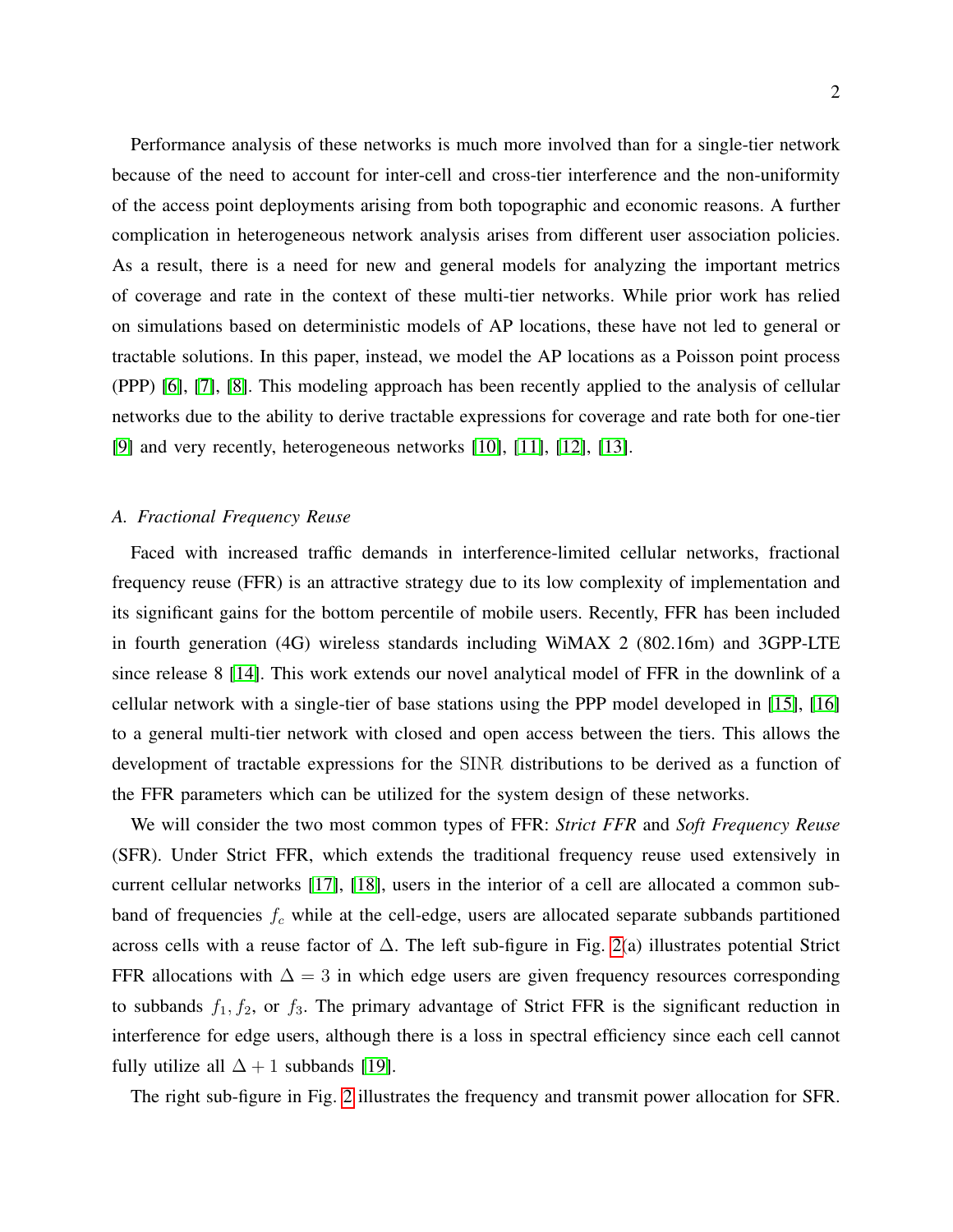Edge users are allocated bandwidth subbands with a reuse factor of  $\Delta$ , but the main difference vs. Strict FFR is that each cell utilizes all ∆ subbands since interior users are allowed to share sub-bands with edge users in other cells. Because cell-edge users share the bandwidth with neighboring cells, their downlinks are typically transmitted with higher power levels in order to reduce the impact of the inter-cell interference [\[20\]](#page-19-9), [\[21\]](#page-19-10). To accomplish this, a transmit power control factor  $\beta \ge 1$  is introduced to create two different classes,  $P_{\text{int}} = P$  and  $P_{\text{edge}} = \beta P$ , where  $P_{\text{int}}$  is the transmit power of the base station if user y is an interior user and  $P_{\text{edge}}$  is the transmit power of the base station if user  $y$  is a cell-edge user. The increased interference for edge users under SFR is traded off for greater spectral utilization [\[22\]](#page-19-11).

### *B. Related Work*

Early work on frequency partitioning for two-tier networks is found in [\[23\]](#page-19-12). Their proposed strategy maximizes the spectral efficiency for a minimum QoS requirement and the number of users per tier. They assume that the femtocells are given a separate frequency band from the macrocells, such that there is no cross-tier interference.

The authors in [\[24\]](#page-19-13) consider an adaptive FFR strategy for mitigating inter-femtocell interference while keeping spectral efficiency as high as possible. They vary the size of FFR partitions and transmit power based on the amount of estimated interference. However they use a deterministic model for the femtocells inside of a single building and neglect macrocell or femtocell interference outside of the building. Very recent work in [\[25\]](#page-19-14) considers a deterministic model analysis of the spectral efficiency of femtocells as a function of the femtocell's location in a two-tier network with base stations modeled as a hexagonal grid and femtocells uniformly deployed in each cell. They fix the macrocell FFR sub-band allocations and then consider the spectral efficiency of a femtocell as a function of its distance from the cell center.

Frequency partitioning between macrocells and femtocells is revisited in [\[26\]](#page-19-15). They propose a model where some sub-bands are reserved for only macrocell or femtocell users in addition to a common group of sub-bands, similar in concept to the proposed Strict FFR model. They also alternately consider partitioning in the time domain. They provide a large number of simulation results based on a deterministic model for the AP locations and motivate a dynamic partitioning based on measured interference levels by users in either tier.

The two primary user association policies for heterogeneous networks are *closed access* and *open access*. Under closed access, mobiles are restricted from connecting with certain tiers of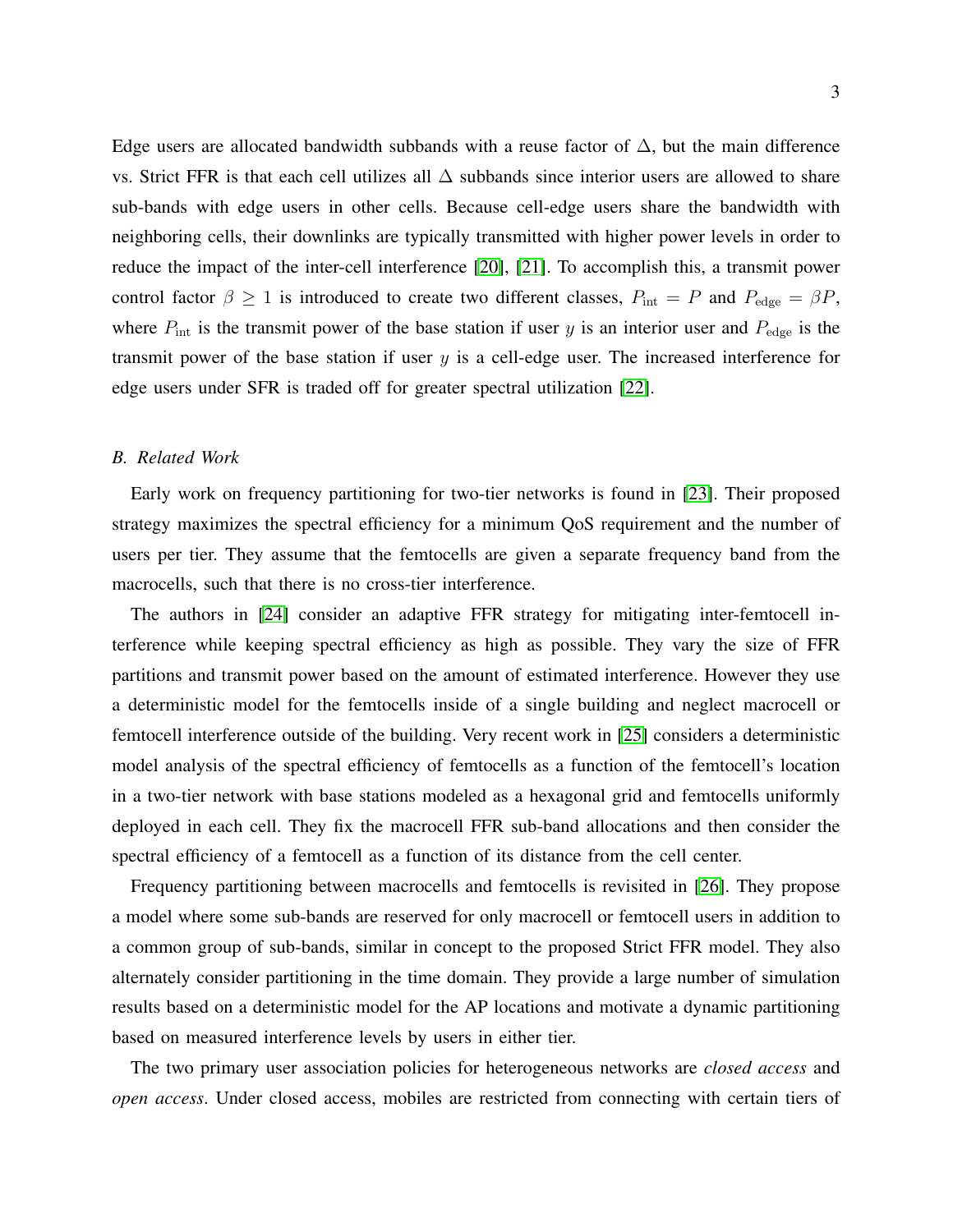access points based on system performance metrics or economic or legal factors in some cases [\[5\]](#page-18-4). Open access instead allows users to connect to APs of different tiers based on the association policy, which may be measured signal-to-interference-ratio (SIR) or traffic load and can be used as an interference management technique [\[27\]](#page-19-16). The authors in [\[28\]](#page-19-17) consider performance tradeoffs for closed and open femtocell networks. Their analysis uses stochastic geometry tools from [\[9\]](#page-18-8) in order to derive SINR distributions for different deployment scenarios at the cell edge or interior and for varying femtocell densities. However their analysis is constrained to the interior of a single macrocell and does not consider the effect of inter-cell interference or the use of FFR on the SINR distributions.

#### *C. Contributions*

In this paper we present the following contributions. First, we extend the framework of [\[15\]](#page-19-4), [\[16\]](#page-19-5) to evaluate the SINR distributions for users in a downlink  $K$ -tier network utilizing Strict FFR and SFR. We first consider closed access, which limits users to associate with APs in only one tier, with all the other tiers contributing interference. In addition, by considering a special case relevant to interference-limited networks, the analytical expressions for the SINR distributions reduce to simple expressions which are a function of the key FFR design parameters, allowing for clear, intuitive comparisons between the reuse strategies and insight into system design. Secondly, we propose a new framework for analyzing coverage for the open access downlink under Strict FFR and SFR in which users may associate with APs in more than one tier. Finally, we provide implications of the analysis to system design for closed and open access networks. The models allow for investigation of FFR parameter selection based on the densities, transmit powers, and resource allocation strategies of the tiers. In the next section, we provide a detailed description of the system model and our assumptions.

#### II. SYSTEM MODEL

We consider an OFDMA cellular downlink with K-tiers of access points (APs). The locations of the base stations and femtocells are modeled as independent spatial Poisson point processes (PPP) [\[29\]](#page-19-18) of density  $\lambda_k$  with independence between the tiers. In other words, for a given PPP, the number of points in a bounded area is a Poisson-distributed random variable and those points are uniformly-distributed within the area. A realization of a three-tier network with Poisson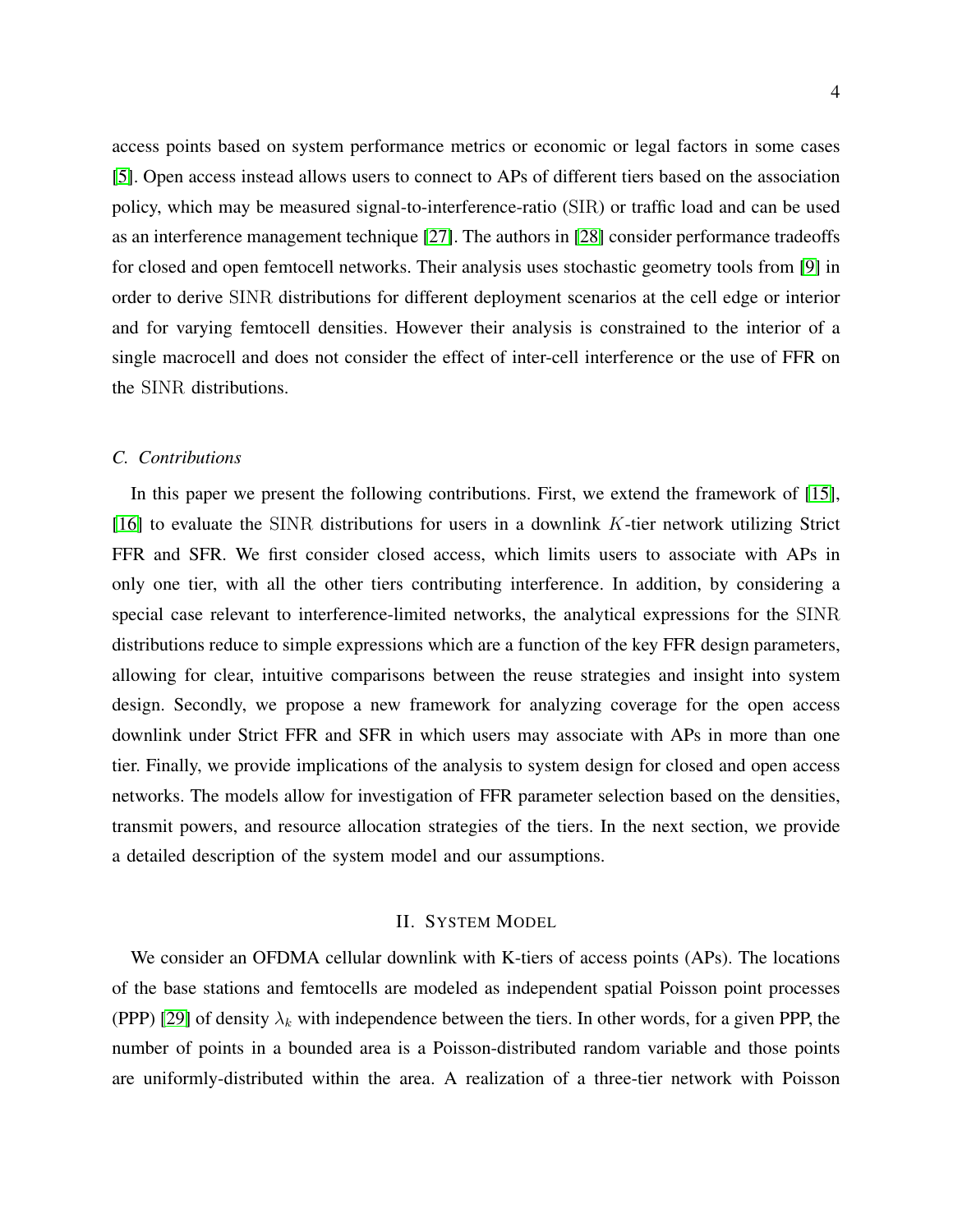Without loss of generality, we assume a typical mobile user at the origin and compute the SINR for this typical mobile. We assume that the mobile user is served by only one tier at a time and by the closest AP of that tier, which is at a distance  $r_k$ . Since the underlying APs are distributed as PPPs, it follows that  $r_k$  is Rayleigh distributed [\[29\]](#page-19-18). We assume that all the access points of the  $k^{th}$  transmit with an equal power  $P_k$ . The path loss exponent is given by  $\alpha$ , and  $\sigma^2$  is the noise power. We assume that the small-scale fading between any interfering AP and the typical mobile in consideration, denoted by  $G_z$ , is i.i.d exponentially distributed with mean  $\mu$  (corresponds to Rayleigh fading). The set of interfering APs in the  $k^{th}$  tier is  $\mathcal{Z}_k$ , i.e. access points that use the same sub-band as the mobile user. We denote the distance between the interfering AP and the mobile node in consideration by  $R_z$ .

The associated signal-to-interference-plus-noise-ratio (SINR) is given as

$$
SINR = \frac{P_k g_k r_k^{-\alpha}}{\sigma^2 + \sum_{k=1}^{K} P_k I_k},
$$
\n(1)

where for an interfering set of  $k^{th}$  tier APs  $\mathcal{Z}_k$ ,

$$
I_k = \sum_{z \in \mathcal{Z}_k} G_z R_z^{-\alpha}.
$$
 (2)

In the above expression, we have assumed that the nearest AP to the mobile in the  $k<sup>th</sup>$  tier is at a distance  $r_k$ , which is a random variable. Also the fading between the nearest AP in consideration is denoted by  $g_k$ .

With FFR, a mobile user first determines its SINR to the nearest AP of the  $k^{th}$  tier and checks if it is less than the tier's FFR threshold  $T_k$ . If so, then the user is classified as an *edge* user and the AP transmits its downlink on the reserved FFR band, randomly picked from  $\Delta$ sub-bands available. Otherwise we classify the mobile as an *interior* user. These classifications arise differently than prior work utilizing the typical grid model assumption which defines an interior radius [\[19\]](#page-19-8), since constant SINR contours can no longer be defined as concentric circles around the AP [\[30\]](#page-19-19). In fact the edge or interior user classifications does not necessarily have the same geographic interpretation for each cell. As noted in [\[7\]](#page-18-6), this consequence of the spatial PPP more closely reflects non-regular deployments and typically corresponds to a lower performance bound compared to the upper bound provided by the grid model.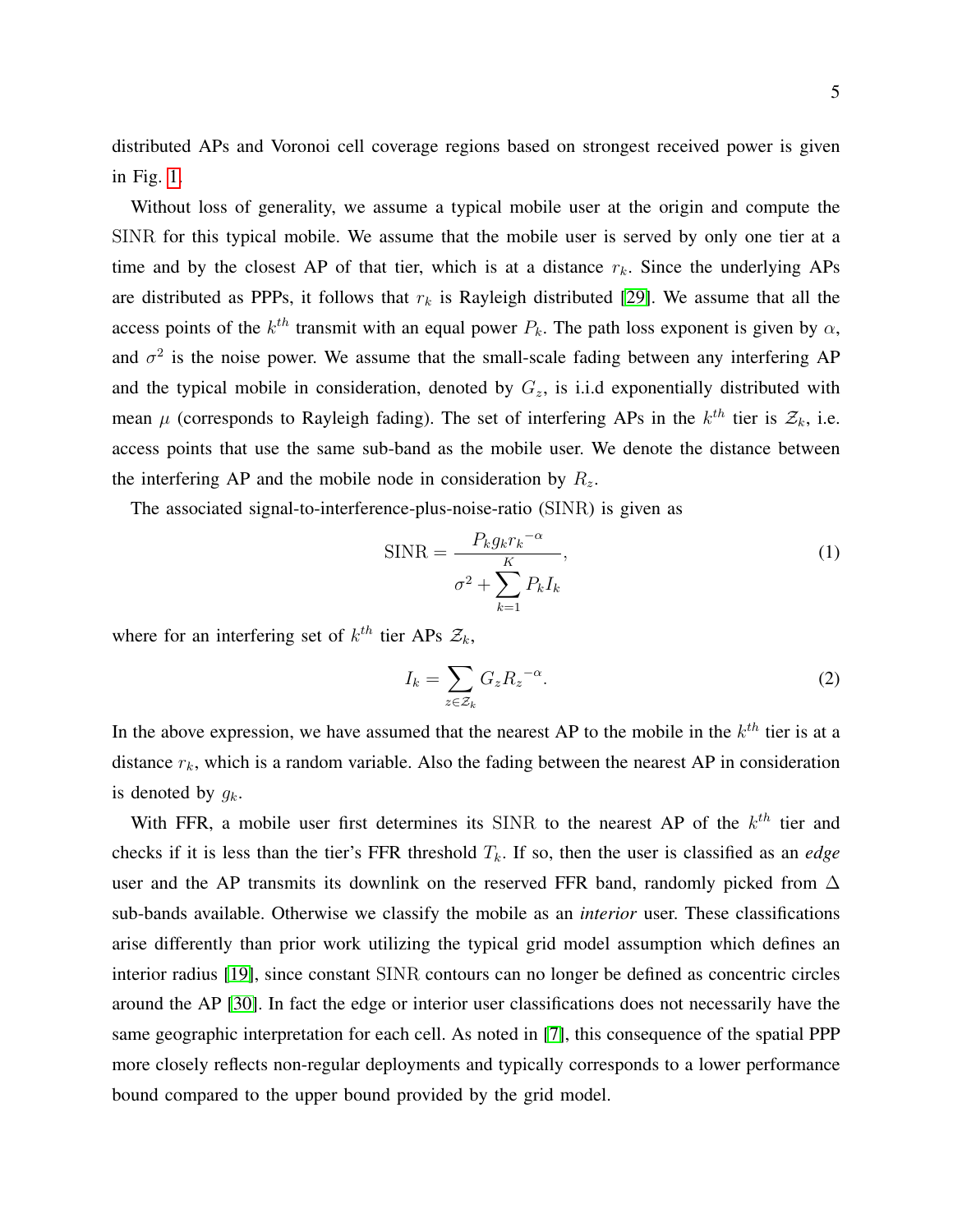To accommodate the difference between SFR and Strict FFR in terms of the use of power control, we introduce the design parameter  $\beta$ . Typical ranges for  $\beta$  are 0-20 dB [\[22\]](#page-19-11), [\[31\]](#page-19-20). Since this extra downlink power is only applied to  $1/\Delta$  of the base stations on the first tier the interference power is given by  $\eta P_1 I_1 + \sum_{k=2}^{K} P_k I_k$ , where  $\eta = (\Delta - 1 + \beta)/\Delta$  consolidates the edge and interior downlinks into a single effective interference term.

### III. COVERAGE PROBABILITY WITH CLOSED ACCESS

<span id="page-5-0"></span>We initially consider coverage probability the downlink of a multi-tier network with closed access between the tiers. For example, in the context of a two-tier network with underlaid femtocells, a mobile user connected to the macrocell may be in range of a femtocell, but is unable to connect to that femtocell, potentially resulting in cross-tier interference.

Coverage probability is the probability that a user's SINR is greater than a threshold  $T$ ,

$$
\bar{F}(T) = \mathbb{P}(\text{SINR} > T),\tag{3}
$$

equivalently the CCDF of the SINR for a particular reuse strategy, denoted as  $\bar{F}(T)$ .

#### *A. Single-tier coverage with FFR*

Our prior results in [\[15\]](#page-19-4), [\[16\]](#page-19-5) take advantage of the framework recently developed in [\[9\]](#page-18-8) utilizing the Poisson point process (PPP) model for base station locations. The authors of [\[9\]](#page-18-8) determine expressions for the exact distribution of the typical mobile's SINR, with traditional percell frequency reuse for a single-tier of base stations. As a result, under reasonable assumptions for modern cellular networks, the results in [\[15\]](#page-19-4) reduce to tractable expressions which provide insight into system design guidelines and the relative merits of Strict FFR and SFR, compared to universal reuse for a two-tier network with open access between tiers. Also in [\[15\]](#page-19-4), [\[16\]](#page-19-5), the shape and values of the distributions derived for Strict FFR and SFR are shown to be closer to results obtained using location data from an actual base station deployment than simulations utilizing the standard grid model. We now provide the distribution of SINR for cell-edge users with Strict FFR and SFR under closed access.

## *B. Multi-tier coverage with Strict FFR*

In the case of Strict FFR, we assume that inter-cell and cross-tier interference is present on the common sub-band allocated to all macrocells, while the FFR sub-band is reserved for macrocell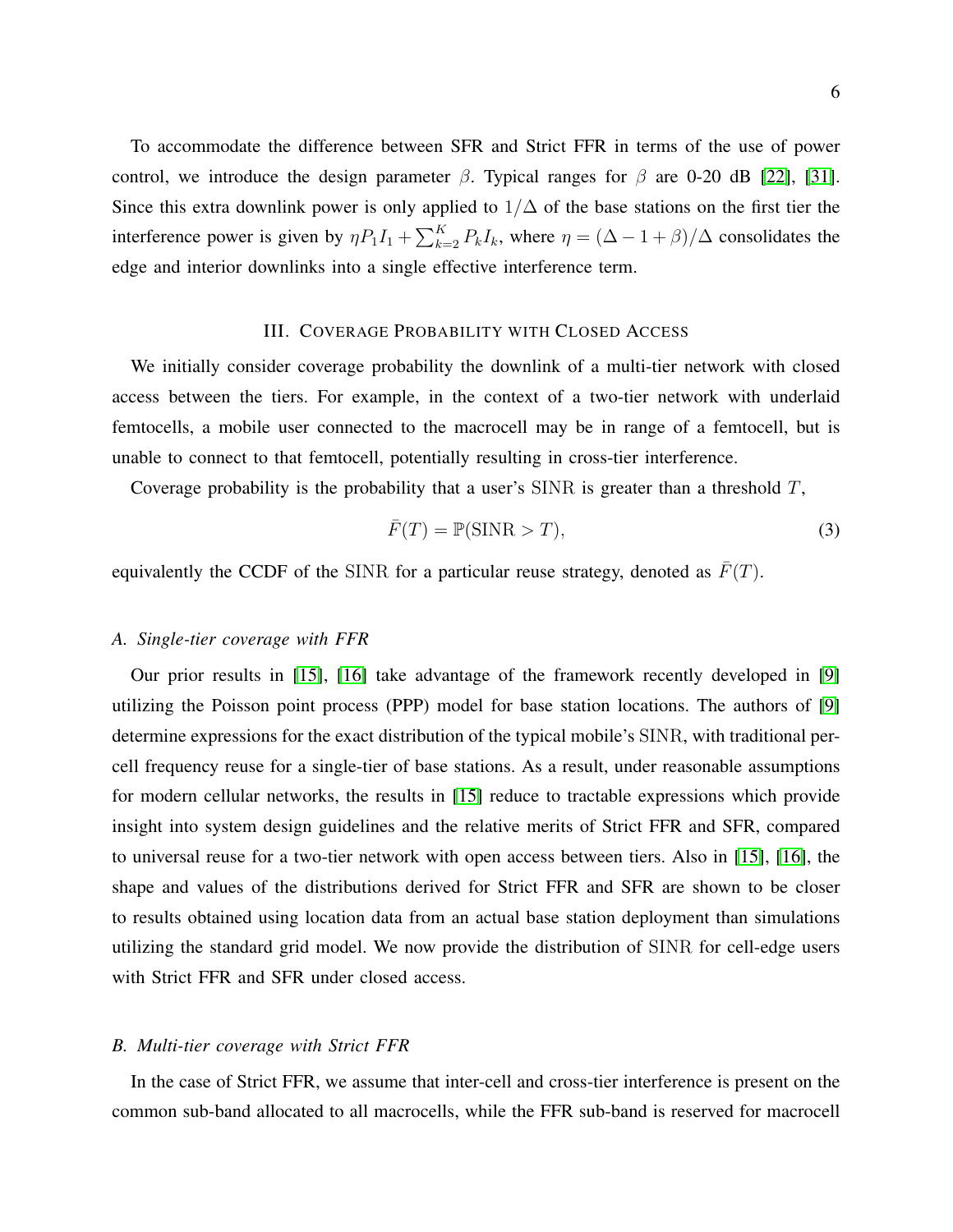users and does not experience cross-tier interference, only inter-cell interference thinned with a reuse factor of  $\Delta$ . First tier edge users are those who have SINR less than the macrocell's FFR threshold  $T_1$  on the common sub-band shared by all cells and are therefore selected by the reuse strategy to have a new sub-band allocated to them from the  $\Delta$  total available sub-bands reserved for the edge users.

<span id="page-6-3"></span>*Theorem 1 (Strict FFR, closed access, edge user):* The coverage probability of a first tier edge user in a strict FFR system, assigned a FFR sub-band is

<span id="page-6-2"></span>
$$
\bar{F}_{\text{FFR},c}(T) = \frac{\pi \lambda_1 \int_0^\infty e^{-\pi \lambda_1 v \left(1 + \frac{\rho(T,\alpha)}{\Delta}\right) - \mu T \frac{\sigma^2}{P_1} v^{\alpha/2} - e^{-\pi \lambda_1 v \left(1 + 2\xi(T,T_1,\alpha,\Delta) + 2 \sum_{k=2}^K \kappa_k \psi(\gamma_k T_1,\alpha)\right) - \mu(T+T_1) \frac{\sigma^2}{P_1} v^{\alpha/2}} dv}}{1 - \pi \lambda_1 \int_0^\infty e^{-\pi \lambda_1 v \left(1 + \rho(T_1,\alpha) + 2 \sum_{k=2}^K \kappa_k \psi(\gamma_k T_1,\alpha)\right)} e^{-\mu(T+T_1) \frac{\sigma^2}{P_1} v^{\alpha/2}} dv}}{(4)}
$$

<span id="page-6-0"></span>where 
$$
\rho(z,\alpha) = z^{2/\alpha} \int_{z^{-2/\alpha}}^{\infty} \frac{1}{1 + u^{\alpha/2}} du,
$$
 (5)

$$
\xi(T, T_1, \alpha, \Delta) = \int_{r_1}^{\infty} \left[ 1 - \frac{1}{1 + T_1 r_1^{\alpha} x^{-\alpha}} \left( 1 - \frac{1}{\Delta} \left( 1 - \frac{1}{1 + T r_1^{\alpha} x^{-\alpha}} \right) \right) \right] x \, dx,\tag{6}
$$

<span id="page-6-1"></span>and 
$$
\psi(z,\alpha) = \csc\left(\frac{2\pi}{\alpha}\right) \frac{\pi z^{2/\alpha}}{\alpha}, \ \gamma_k = \frac{P_k}{P_1}, \ \kappa_k = \frac{\lambda_k}{\lambda_1}.
$$
 (7)

*Proof:* The proof is given in Appendix A.

An immediate observation of this framework is that it leads to expressions which are only a function of the relevant FFR design parameters. The intra-tier interference before and after FFR is applied are captured in the  $\xi(T, T_1, \alpha, \Delta)$  and  $\rho(z, \alpha)$  terms respectively, while the cross tier interference terms for each tier are expressed by  $\psi(z,\alpha)$ .

#### *C. Multi-tier coverage with SFR*

We now consider the CCDF of the SINR for edge users with SFR. In this case all the subbands overlap with those of the other tiers since SFR makes use of the entire spectrum but allocates edge users with SINR below the FFR threshold a higher transmit power determined by the  $\beta$ parameter.

*Theorem 2 (SFR, closed access, edge user):* The coverage probability of an SFR edge user

г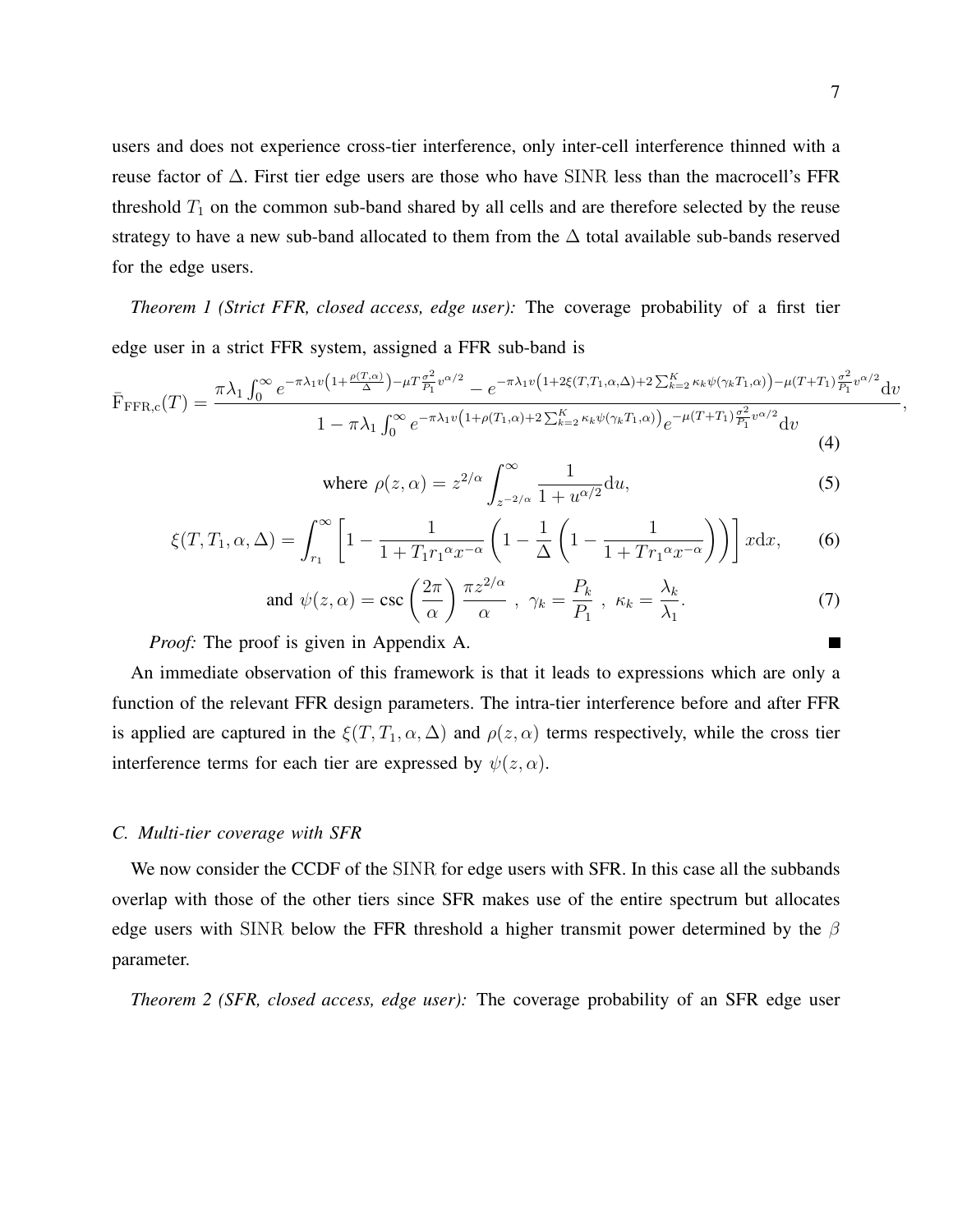whose initial SINR is less than  $T_1$  is

<span id="page-7-0"></span>
$$
\bar{F}_{\text{SFR},c}(T) = \frac{\pi \lambda_1 \int_0^{\infty} e^{-\pi \lambda_1 v \left(1 + \rho \left(\frac{\eta T}{\beta}, \alpha\right) + 2 \sum_{k=2}^K \kappa_k \psi \left(\frac{\gamma_k}{\beta} T, \alpha\right)\right)} e^{-\mu (T) \frac{\sigma^2}{\beta P_1} v^{\alpha/2} dv}}{1 - \pi \lambda_1 \int_0^{\infty} e^{-\pi \lambda_1 v \left(1 + \rho \left(\eta T_1, \alpha\right) + 2 \sum_{k=2}^K \kappa_k \psi \left(\gamma_k T_1, \alpha\right)\right)} e^{-\mu \left(\eta T_1\right) \frac{\sigma^2}{P_1} v^{\alpha/2} dv}} - \frac{\pi \lambda_1 \int_0^{\infty} e^{-\pi \lambda_1 v \left(1 + 2 \zeta \left(T, T_1, \alpha, \Delta, \beta, \eta\right) + 2 \sum_{k=2}^K \kappa_k \psi \left(\gamma_k T_1, \alpha\right)\right)} e^{-\mu \left(\eta T_1\right) \frac{\sigma^2}{P_1} v^{\alpha/2} dv}}{1 - \pi \lambda_1 \int_0^{\infty} e^{-\pi \lambda_1 v \left(1 + \rho \left(\eta T_1, \alpha\right) + 2 \sum_{k=2}^K \kappa_k \psi \left(\gamma_k T_1, \alpha\right)\right)} e^{-\mu \left(\eta T_1\right) \frac{\sigma^2}{P_1} v^{\alpha/2} dv}}.
$$
\nwhere

\n
$$
\zeta(T, T_1, \alpha, \Delta, \beta, \eta) = \int_{r_1}^{\infty} \left[1 - \frac{1}{1 + \eta T_1 r_1^{\alpha} x^{-\alpha}} \frac{1}{1 + \frac{\eta}{\beta} T r_1^{\alpha} x^{-\alpha}}\right] x dx,
$$
\n(8)

 $\rho(z,\alpha)$  is given by [\(5\)](#page-6-0), and  $\psi(z,\alpha)$ ,  $\kappa_k$  and  $\gamma_k$  are given by [\(7\)](#page-6-1).

*Proof:* The proof is given in Appendix B.

The expressions differ from Strict FFR both due to the effective SINR and FFR thresholds shaped by the power control factor  $\beta$  and effective interference power  $\eta$  respectively.

# *D. Model Evaluation*

While all our coverage probability results hold for general pathloss exponents  $\alpha$  and different noise powers  $\sigma^2$ , in this section we present a special case where  $\alpha = 4$  and  $\sigma^2 = 0$ . For this case the coverage probability results reduce to simple closed-form expressions, allowing clear insight into the performance of cell-edge users, something not previously possible with the grid model. This choice of pathloss exponent is in the range of commonly used values in practice [\[32\]](#page-19-21). Furthermore, most urban cellular networks - where FFR is of the most interest are interference-limited and noise is negligible compared to the background interference from the adjacent BSs.

In the case of  $\alpha = 4$  and no noise, for *Strict FFR*, the CCDF is given as,

$$
\bar{F}_{\text{FFR,e}}(T) = \frac{1 + \rho(T_1) + \frac{\pi}{2} \sum_{k=2}^{K} \kappa_k \sqrt{\gamma_k T}}{\rho(T_1) + \frac{\pi}{2} \sum_{k=2}^{K} \kappa_k \sqrt{\gamma_k T}} \left( \frac{1}{1 + \frac{\rho(T)}{\Delta}} - \frac{1}{1 + 2\xi(T, T_1, \lambda, \Delta) + \frac{\pi}{2} \sum_{k=2}^{K} \kappa_k \sqrt{\gamma_k T}} \right), (9)
$$

where 
$$
\xi(T, T_1, 4, \Delta) = \frac{T\rho(T) - \rho(T_1)(T_1\Delta - T(1 + \Delta))}{4\Delta(T_1 - T)}
$$
, and  $\rho(x) = \sqrt{x}$  arctan  $(\sqrt{x})$ . (10)

In the case of  $\alpha = 4$  and no noise, for *SFR*, the CCDF is given as,

$$
\bar{F}_{\text{SFR},c}(T) = \frac{1 + \rho(\eta T_1) + \frac{\pi}{2} \sum_{k=2}^{K} \sqrt{\gamma_k T}}{\rho(\eta T_1) + \frac{\pi}{2} \sum_{k=2}^{K} \sqrt{\gamma_k T}} \times \left( \frac{1}{1 + \frac{\rho(\frac{\eta}{\beta}T)}{\Delta} + \frac{\pi}{2} \sum_{k=2}^{K} \sqrt{\frac{\gamma_k}{\beta}T}} - \frac{1}{1 + 2\zeta(T, T_1, \lambda, \Delta) + \frac{\pi}{2} \sum_{k=2}^{K} \sqrt{\gamma_k T}} \right) (11)
$$

 $\blacksquare$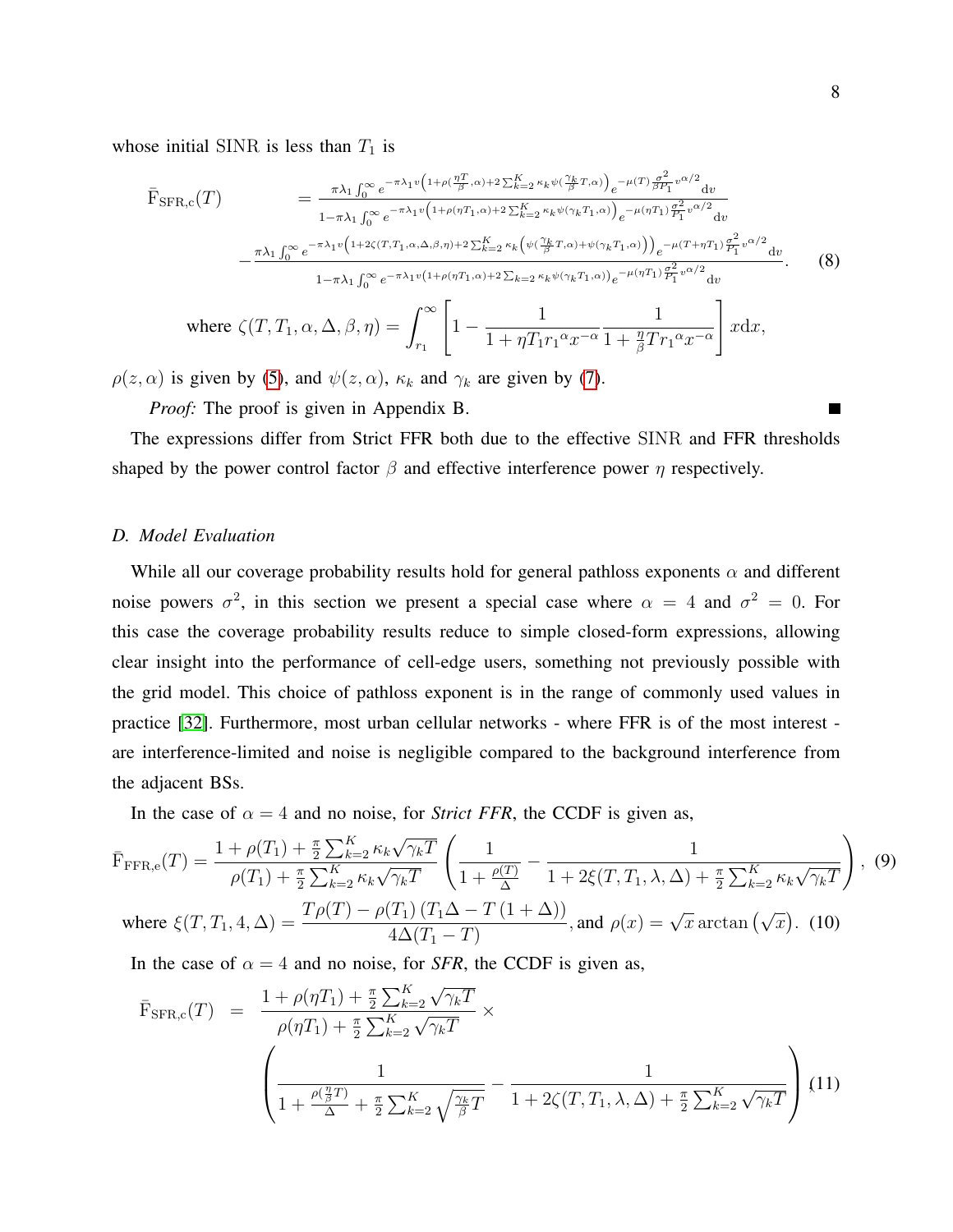where 
$$
\zeta(T, T_1, \beta, \eta) = \frac{\eta^{3/2}T\beta}{4\sqrt{T_1}(T - T_1\beta)} - \frac{\eta\beta T^3 \left(2 \arctan\left(\sqrt{\frac{\beta}{\eta T}}\right) + \pi\right)}{(T - T_1\beta)} + \frac{\eta T^{3/2}T_1^{3/2}\beta^{5/2} \left(2 \arctan\left(\frac{1}{\sqrt{\eta T_1}}\right) - \pi\right)}{(T - T_1\beta)}.
$$
 (12)

Fig. [3](#page-21-0) shows the derived distributions for Strict FFR and SFR edge users for a three-tier network with no noise and  $\alpha = 4$  compared with Monte-Carlo simulations. The accuracy of the mathematical model is highlighted by the exact match of the curves with the simulation results. We also see the improved coverage afforded to cell-edge users with FFR compared to universal frequency reuse. For Strict FFR, much of the gain results in the removal of both cross-tier interference and  $1/\Delta$  of the intra-tier interference. SFR provides a lower coverage gain, but this can be mitigated by the use of higher  $\beta$ , or taking into account that more spectrum is available than under Strict FFR since each cell fully utilizes all subbands.

Using similar techniques we can derive the distributions for interior macro or femto users using this framework. Additionally, these results are also valid for  $\alpha \neq 4$ , but the expressions no longer have the same simple closed-form. Instead they are integrals that can be evaluated using numerical techniques.

### IV. COVERAGE PROBABILITY WITH OPEN ACCESS

<span id="page-8-0"></span>In the following analysis of open access downlinks we make the following two assumptions, (i) that there are only two-tiers of access points, and (ii) we only consider the SIR, as the access metric, neglecting noise. While our general framework can accommodate an unlimited number of tiers and noise, making those assumptions greatly reduces the complexity of the expressions for the SIR distributions. The following SIR distributions for Strict FFR and SFR are a function of two open access thresholds,  $T_1$  set by the macro tier and  $T_2$  set by the second tier of APs. The open access thresholds determine whether a user is switched to a reuse-∆ sub-band or served by a either the common band of the macrocell or the nearest second-tier AP.

Let  $\text{SIR}_1$  and  $\text{SIR}_2$  denote the SIR at the typical mobile of the closest first and second tier AP respectively,

$$
SIR_1 = \frac{P_1 g_1 r_1^{-\alpha}}{P_1 I_1 + P_2 I_2 + P_2 g_2 r_2^{-\alpha}} , \quad SIR_2 = \frac{P_2 g_2 r_2^{-\alpha}}{P_1 I_1 + P_2 I_2 + P_1 g_1 r_1^{-\alpha}}.
$$
 (13)

Here  $r_1$  denotes the distance of the mobile at the origin to the nearest macro BS, and  $r_2$  the distance to the nearest femtocell. The interference caused by the macro BSs is denoted by  $I_1$ ,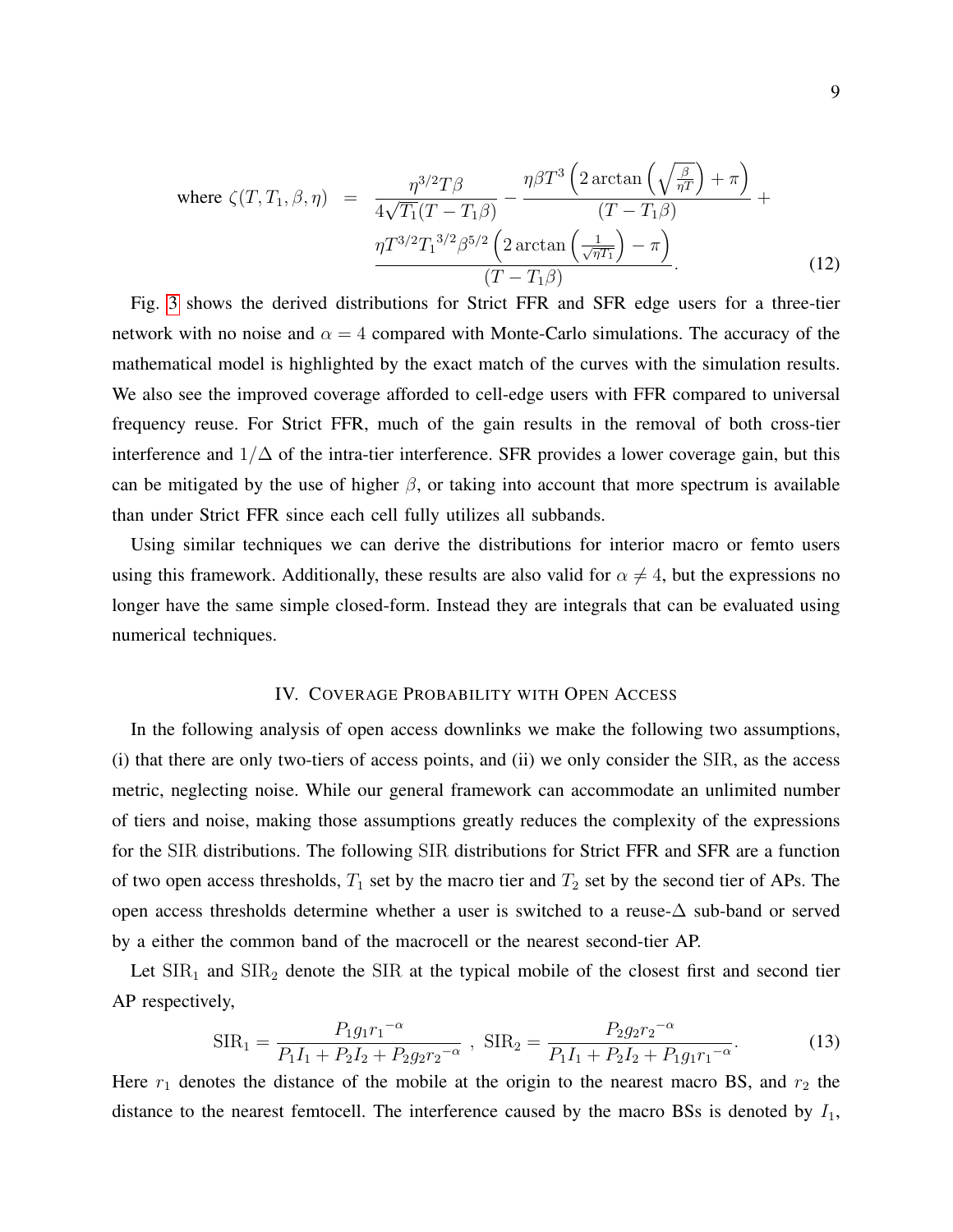while  $I_2$  is the interference caused by the femtocells, excluding the closest one. If for a mobile user,  $\text{SIR}_1 < T_1$  and  $\text{SIR}_2 < T_2$ , then the mobile user is allocated a new FFR sub-band  $\delta_y$ , where  $\delta \in \{1, ..., \Delta\}$  with uniform probability  $\frac{1}{\Delta}$  and a new SIR given by SIR which is different under Strict FFR or SFR. The CCDF of the edge user SIR under open access is given by

<span id="page-9-0"></span>
$$
\bar{\mathrm{F}}_{\mathrm{FFR, open,e}}(T) = \mathbb{P}\left(\hat{\mathrm{SIR}} > T \mid \mathrm{SIR}_1 < T_1 \; , \; \mathrm{SIR}_2 < T_2\right). \tag{14}
$$

As we can see from [\(14\)](#page-9-0) the analysis of the coverage probability is more complicated relative to closed access due to the inter-dependence of the terms  $\text{SIR}_1$  and  $\text{SIR}_2$ .

## *A. Strict FFR*

First we consider the distribution of [\(14\)](#page-9-0) for Strict FFR. Since the mobile user is allocated a different sub-band, it experiences new fading power  $\hat{g}_1$  and out-of-cell interference  $P_1\hat{I}_1$ , which does not have cross-tier interference.

<span id="page-9-3"></span>*Theorem 3 (Strict FFR, open access, edge user):* The coverage probability of an edge user in a strict FFR system, assigned a FFR sub-band is

<span id="page-9-2"></span>
$$
\bar{F}_{\text{FFR},o}(T) = \frac{p_c(T, \lambda_1, \alpha, \Delta) - \int_0^{\infty} \int_0^{\infty} \left(2\pi \lambda_1 r_1 e^{-\pi \lambda_1 r_1^2}\right) \left(2\pi \lambda_2 r_2 e^{-\pi \lambda_2 r_2^2}\right) g_n(r_1, r_2) dr_1 dr_2}{\int_0^{\infty} \int_0^{\infty} \left(2\pi \lambda_1 r_1 e^{-\pi \lambda_1 r_1^2}\right) \left(2\pi \lambda_2 r_2 e^{-\pi \lambda_2 r_2^2}\right) g_d(r_1, r_2) dr_1 dr_2}
$$

where  $g_d(r_1, r_2) = 1 - \epsilon_1 e^{(-2\pi\lambda_1 \rho_{1,1}(T_1, \alpha))} e^{(-2\pi\lambda_2 \rho_{1,2}(\gamma T_1, \alpha))} - \epsilon_2 e^{(-2\pi\lambda_1 \rho_{2,1}(T_2/\gamma, \alpha))} e^{(-2\pi\lambda_2 \rho_{2,2}(T_2, \alpha))}$ 

$$
g_n(r_1,r_2) = \epsilon_1 e^{-2\pi(\lambda_1\xi_{1,1}(T,T_1,\alpha,\Delta)+\lambda_2\rho_{1,2}(T_1,\alpha))} + \epsilon_2 e^{-2\pi(\lambda_1\xi_{2,1}(T,T_2/\gamma,\alpha,\Delta)+\lambda_2\rho_{2,2}(T_2,\alpha))},
$$

$$
\xi_{a,b}(T,z,\alpha,\Delta) = \int_{r_b}^{\infty} \left[1 - \frac{1}{1 + z r_a^{\alpha} x^{-\alpha}} \left(1 - \frac{1}{\Delta} \left(1 - \frac{1}{1 + T r_b^{\alpha} x^{-\alpha}}\right)\right)\right] x \mathrm{d}x, \qquad (15)
$$

<span id="page-9-1"></span>
$$
\rho_{a,b}\left(z,\alpha\right) = \int_{r_b}^{\infty} \left(1 - \frac{1}{1 + z r_a^{\alpha} x^{-\alpha}}\right) x dx,\tag{16}
$$

and 
$$
\gamma = \frac{P_2}{P_1}
$$
,  $\epsilon_1 = \left(\frac{1}{T_1 \gamma \frac{r_1 \alpha}{r_2 \alpha} + 1}\right)$ , and  $\epsilon_2 = \left(\frac{1}{T_2 \left(\gamma \frac{r_1 \alpha}{r_2 \alpha}\right)^{-1} + 1}\right)$ . (17)

*Proof:* The proof is given in Appendix C.

Compared to the closed access results, the derivations are not nearly as clean due to the dependence of the user's SIR on  $r_1$  and  $r_2$ . The derivations require evaluating a double integral which does not have a closed form. In fact, the number of tiers under consideration determines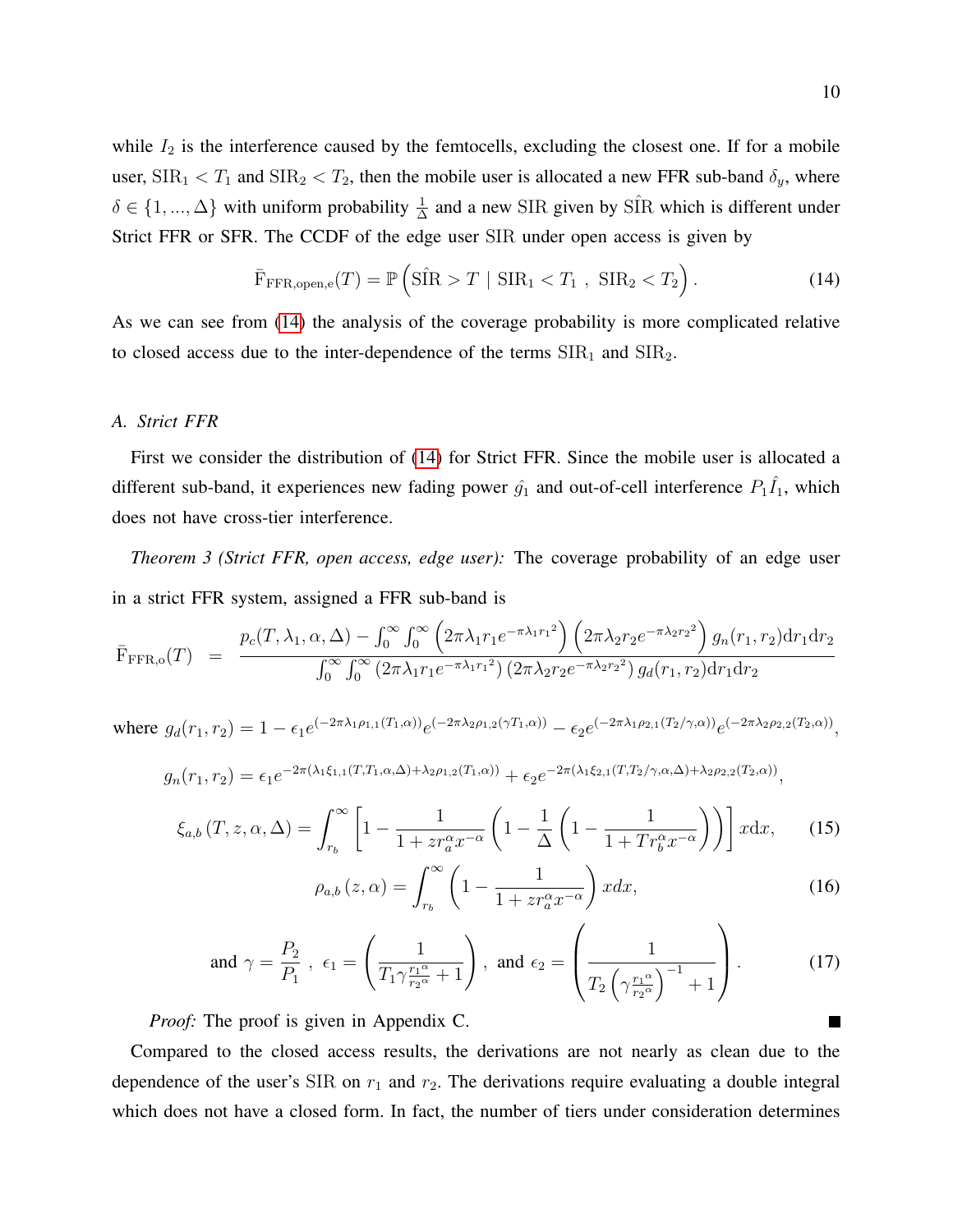the number of integrals which must be evaluated. Despite this, we can still obtain insight into the underlying nature of the distributions. Also, it is expected that most practical deployments would not have more than about three tiers even in dense environments, making this analysis practical through the use of numerical evaluation of the integrals.

# *B. SFR*

As was the case for closed access, the SFR expressions differ from Strict FFR due to the power control factor and effective interference power. Additionally the full ∆-reuse of subbands with SFR results in cross-tier interference for the edge users as well as interior users. We now give the expression for coverage probability with open access and SFR based on the SIR in [\(14\)](#page-9-0).

*Theorem 4 (SFR, open access, edge user):* The coverage probability of an SFR edge user whose initial SIR is less than  $T_1$  and  $T_2$  is

<span id="page-10-0"></span>
$$
\bar{F}_{\text{SFR},0}(T) = \frac{\pi \lambda_1 \int_0^\infty e^{-\pi \lambda_1 v \left(1 + \rho \left(\frac{\eta}{\beta} T, \alpha\right) + 2\kappa \psi \left(\frac{\gamma}{\beta} T, \alpha\right)\right)} dv}{\int_0^\infty \int_0^\infty \left(2\pi \lambda_1 r_1 e^{-\pi \lambda_1 r_1^2}\right) \left(2\pi \lambda_2 r_2 e^{-\pi \lambda_2 r_2^2}\right) f_d(r_1, r_2) dr_1 dr_2}
$$
\n
$$
-\frac{\int_0^\infty \int_0^\infty \left(2\pi \lambda_1 r_1 e^{-\pi \lambda_1 r_1^2}\right) \left(2\pi \lambda_2 r_2 e^{-\pi \lambda_2 r_2^2}\right) f_n(r_1, r_2) dr_1 dr_2}{\int_0^\infty \int_0^\infty \left(2\pi \lambda_1 r_1 e^{-\pi \lambda_1 r_1^2}\right) \left(2\pi \lambda_2 r_2 e^{-\pi \lambda_2 r_2^2}\right) f_d(r_1, r_2) dr_1 dr_2}.
$$

where 
$$
f_n(r_1, r_2) = \epsilon_1 e^{-2\pi\lambda_1(\zeta_{1,1}(T, T_1, \alpha, \Delta, \beta, \eta) + \kappa \psi(\frac{\gamma}{\beta}T, \alpha) + \kappa \rho_{1,2}(\gamma T_1, \alpha))}
$$
  
  $+ \epsilon_2 e^{-2\pi\lambda_1(\zeta_{2,1}(T, T_2/\gamma, \alpha, \Delta, \beta, \eta) + \kappa \psi(\frac{\gamma}{\beta}T, \alpha) + \kappa \rho_{2,2}(T_2, \alpha))},$ 

$$
f_d(r_1,r_2) = 1 - \epsilon_1 e^{(-2\pi\lambda_1(\rho_{1,1}(\eta T_1,\alpha) + \kappa \rho_{1,2}(\gamma T_1,\alpha)))} - \epsilon_2 e^{(-2\pi\lambda_1(\rho_{2,1}(\frac{\eta}{\gamma}T_2,\alpha) + \kappa \rho_{2,2}(T_2,\alpha)))},
$$

$$
\zeta_{a,b}(y,z,\beta,\eta) = \frac{1}{2(y-z)} \left( y\rho_{a,b}(y,\alpha) + z\rho_{a,b}(z,\alpha) \right), \text{and } \rho_{a,b}(z,\alpha) \text{ given by (16).} \tag{18}
$$

*Proof:* The proof is given in Appendix D.

The expressions have a similar form but differ from Strict FFR due to the effect of  $\eta$  and  $\beta$ on the SIR and FFR thresholds. As with Strict FFR, the derivations do not reduce as simply as closed access expressions due to the dependence of the user's SIR on  $r_1$  and  $r_2$ , but still can be computed with a single integral in the case of  $\sigma^2 = 0$  and  $\alpha = 4$ .

Г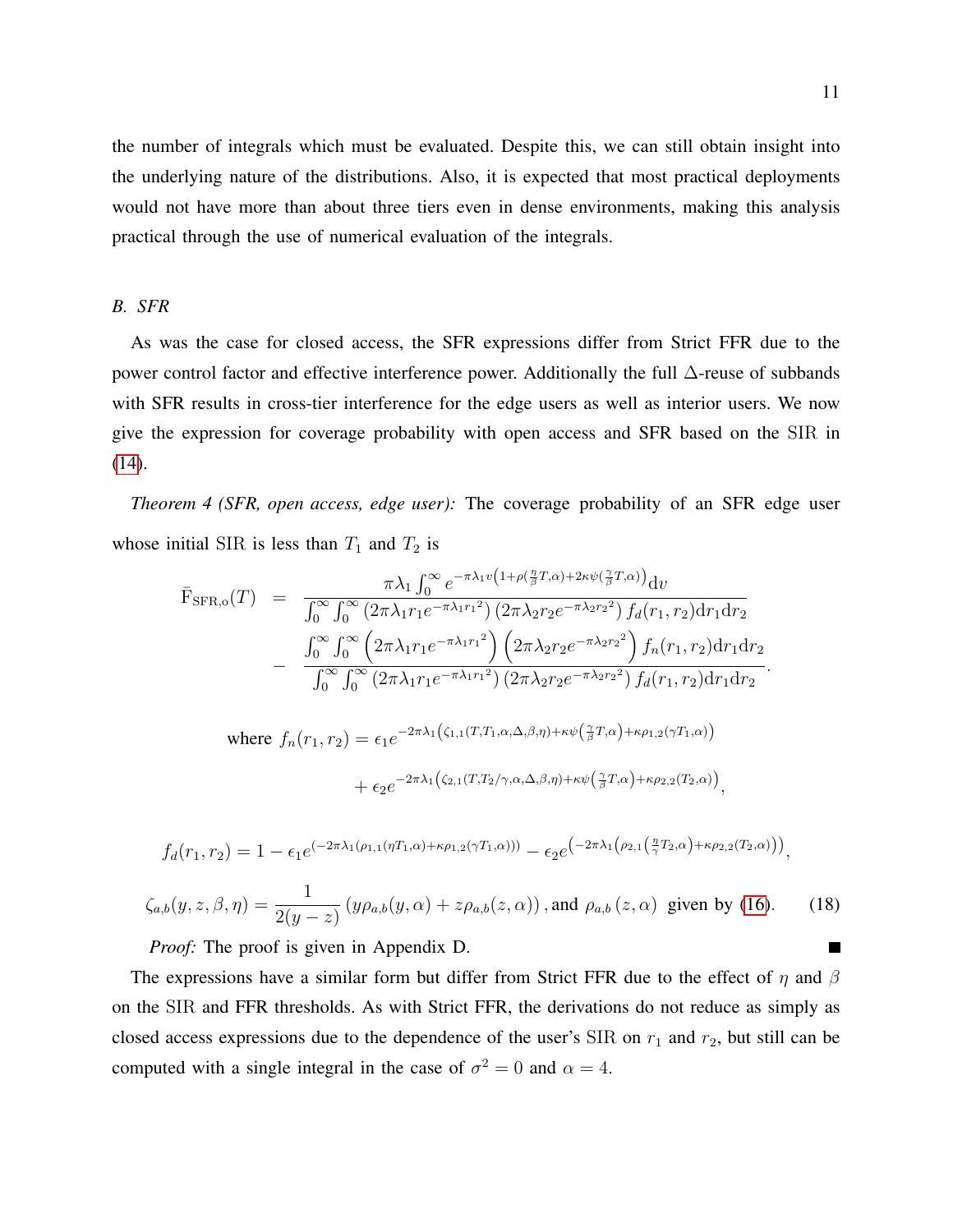# *C. Model Evaluation*

Fig. [4](#page-21-1) shows the derived distributions for Strict FFR and SFR edge users for a two-tier network with no noise and  $\alpha = 4$  compared with Monte-Carlo simulations. As with closed access, the curves match exactly. We also note that there is an upwards shift in the coverage probability curves, due to the impact of off-loading of users onto the secondary tier. With closed access, users whose SINR falls below the first tier FFR threshold  $T_1 = 1$ dB would be assigned a FFR band and may or may not be able to be covered due to interference or propagation challenges, however if their SINR to a second tier AP is greater than  $T_2 = 5dB$ , they are guaranteed coverage and affect the distribution of the users who utilize FFR. The selection of the FFR thresholds is further investigated in the following section.

# V. SYSTEM DESIGN IMPLICATIONS

In this section we present several applications of the Strict FFR and SFR SINR and SIR distributions derived for closed and open access in Sections [III](#page-5-0) and [IV,](#page-8-0) which illustrate how they can be used to provide additional tools and insight for the system design of heterogeneous networks utilizing FFR.

## *A. Average Edge User Rate*

In modern cellular networks, the important metric of average achievable rate can be derived from the SINR statistics. In this section we illustrate how the coverage results derived in Section [III](#page-5-0) and [IV](#page-8-0) can be straightforwardly extended to develop average edge user rate expressions under Strict FFR or SFR.

The average data rate  $\bar{\tau} = \mathbb{E} [\ln (1 + \text{SINR})]$  is achieved by the users, assuming adaptive modulation and coding, and the expressions are given in terms of nats/Hz, where 1 bit =  $log_e(2)$ nats. The average rate of an edge user is determined by integrating over the SINR distribution and fading. Due to the two-stage nature of  $FFR$  the  $SINR<sub>e</sub>$  of the edge user on the new subband is conditioned on the previous  $SINR<sub>i</sub>$  on the common subband. Thus we have

$$
\bar{\tau} = \mathbb{E} [\ln (1 + \text{SINR})] = \int_{r>0} e^{-\pi \lambda r^2} \mathbb{E} [\ln (1 + \text{SINR}_{e})] 2\pi \lambda r dr,
$$
  
= 
$$
\int_{r>0} e^{-\pi \lambda r^2} \int_{t>0} \mathbb{P} \left[ \ln (1 + \text{SINR}_{e}) > t \mid \text{SINR}_{i} < T_{FR} \right] 2\pi \lambda dt \, r dr.
$$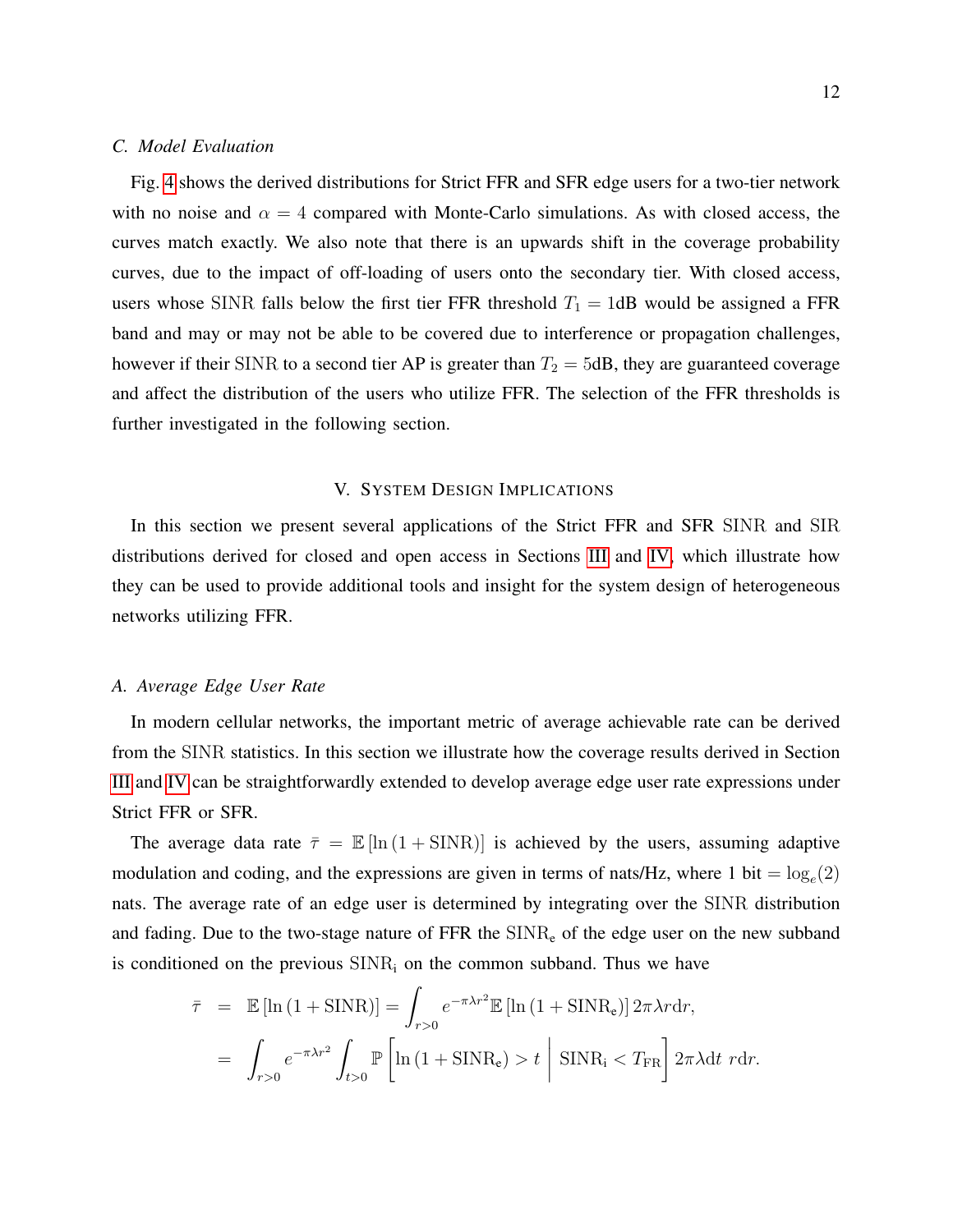where we use the fact that since the rate  $\tau = \ln(1 + \text{SINR})$  is a positive random variable,  $E[\tau] = \int_{t>0} P(\tau > t) dt$ . From the above expression we see that the derivation of these terms involves substituting  $e^{t-1}$  in place of the SINR threshold T and computing an additional integral.

# *B. Multi-tier interference and closed access*

We now consider a two-tier network with Strict FFR for the macro users and closed access and show the connection between the density ratio of the tiers  $\kappa$  and the SINR distribution. Fig. [5](#page-22-0) plots the distribution for edge users as an increasing function of  $\kappa$ , effectively increasing the density of second-tier APs. As  $\kappa$  increases we see in Fig. [5](#page-22-0) that the SINR increases for macrocell users. This is a consequence of the use of Strict FFR, since the FFR bands are reserved for only macrocell users, any user moving from the common band to the FFR band will see a reduction in interference. As the interference from the second tier increases with  $\kappa$ , more and more macro users have SINR below  $T_1$  and since they cannot connect to the second tier due to the closed access constraint, they must be moved onto a FFR sub-band. The implication of this result is that the size of the partitions will need to be increased, which for Strict FFR, can cause the overall sum rate of the macrocells to decrease due to the reduction in overall spectrum usage.

## *C. Open access FFR thresholds*

In Fig. [6](#page-22-1) the SFR edge user SIR CCDF is shown for different values of  $T_2$ , the second-tier FFR threshold under open access. Decreasing  $T_2$  increases the number of mobile users which can connect to that AP on the common sub-band. From Fig. [6](#page-22-1) we see that this results in the overall increase of the SIR of the edge users. In other words, as  $T_2$  increases, only the users with the worst SIR are given FFR sub-bands and they also are the users who can have the greatest benefit from the FFR sub-bands.

A related concept is called biasing, in which the access thresholds of the femtocells or other secondary APs are adjusted in order to increase the offload from the macrocell. The reasons for biasing may not be solely related to the ability of the macrocell to provide coverage for a user, but rather to reduce traffic for especially overloaded macrocells. Our proposed framework can implicitly capture this effect in the design of  $T_1$  and  $T_2$ . By raising  $T_1$  and lowering  $T_2$  we can define a middle SIR range  $T_{Bias} = T_1 - T_2$ , wherein a desired percentage of macrocell users are offloaded.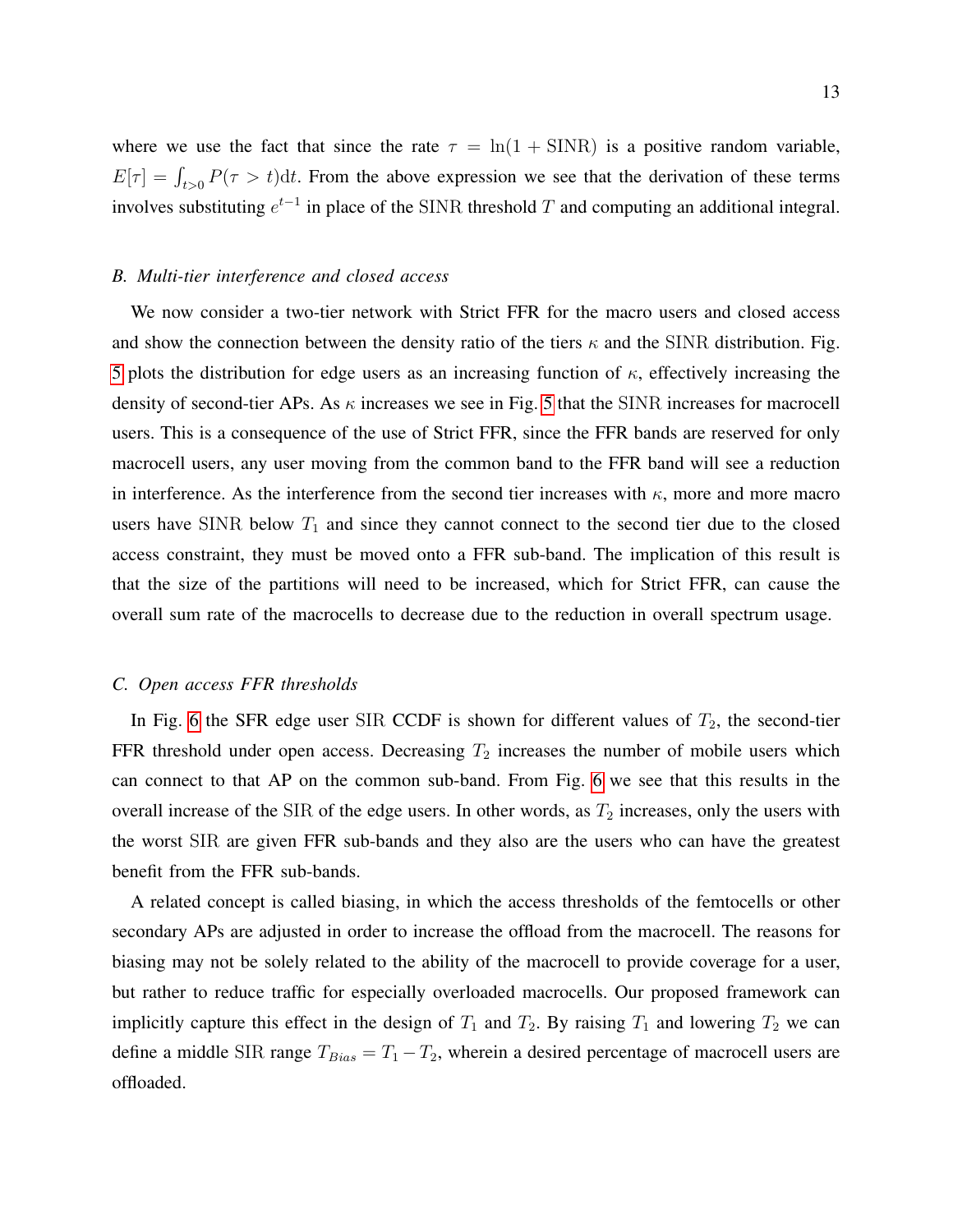#### VI. CONCLUSION

This work has presented a new tractable analytical framework for evaluating coverage probability in heterogeneous networks utilizing Strict FFR and SFR which captures the non-uniformity of these deployments and gives insight into the performance tradeoffs of those FFR strategies. The model presented in this work can be utilized as a foundation for future research in interference management and performance analysis of heterogeneous networks utilizing dynamic FFR strategies for addressing changing channel conditions and user traffic in the network [\[33\]](#page-19-22), [\[34\]](#page-19-23), [\[35\]](#page-19-24). Additionally, in the uplink, the constraints of power control, mobility of the interfering mobiles, and the important metric of power consumption at the mobile device impact the system design, make analysis very challenging using the traditional grid model [\[36\]](#page-19-25). Tractable analysis should assist system designers in evaluating the performance of potential algorithms in non-uniform and multi-tier deployments.

#### APPENDIX A

# PROOF OF STRICT FFR, CLOSED ACCESS THEOREM

A macrocell connected user y with  $SINR_1 < T_1$  is given a FFR sub-band  $\delta_y$ , where  $\delta \in$  $\{1, ..., \Delta\}$  with uniform probability  $\frac{1}{\Delta}$ , and experiences new fading power  $\hat{g}_1$  and out-of-cell interference  $P_1\hat{I}_1$ , instead of  $g_1$  and  $P_1I_1 + \sum$ K now conditioned on its previous SINR. Using Bayes' rule we have,  $P_kI_k$ . The CCDF of the edge user  $\overline{F}_{\text{FFR,c}}(T)$  is

<span id="page-13-0"></span>
$$
\mathbb{P}\left(\frac{P_1\hat{g_1}r_1^{-\alpha}}{\sigma^2 + P_1\hat{I_1}} > T \middle| \frac{P_1g_1r_1^{-\alpha}}{\sigma^2 + P_1I_1 + \sum_{k=2}^K P_kI_k} < T_1\right) = \frac{\mathbb{P}\left(\frac{P_1\hat{g_1}r_1^{-\alpha}}{\sigma^2 + P_1\hat{I_1}} > T \right) \frac{P_1g_1r_1^{-\alpha}}{\sigma^2 + P_1I_1 + \sum_{k=2}^K P_kI_k} < T_1\right)}{\mathbb{P}\left(\frac{P_1g_1r_1^{-\alpha}}{\sigma^2 + P_1I_1 + \sum_{k=2}^K P_kI_k} < T_1\right)}.
$$
\n(19)

Conditioning on  $r_1$ , the distance to the nearest BS, which is Rayleigh distributed and focusing on the numerator of [\(19\)](#page-13-0), since  $\hat{g}_1$  and  $g_1$  are i.i.d. exponentially distributed with mean  $\mu$ , gives

$$
\mathbb{E}\left[e^{\left(-\mu\frac{T}{P_1}r_1\alpha(\sigma^2+P_1\hat{I}_1)\right)}\right]-\mathbb{E}\left[e^{\left(-\mu\frac{T}{P_1}r_1\alpha(\sigma^2+P_1\hat{I}_1)\right)}e^{\left(-\mu\frac{T_1}{P_1}r_1\alpha(\sigma^2+P_1I_1+\sum_{k=2}^K P_kI_k)\right)}\right],
$$

Factoring out terms dependent on the independent noise power  $\sigma^2$  we observe that the expectation of the second term with respect to  $\hat{I}_1$ ,  $I_1$ ,  $I_2$ , ..., and  $I_K$  is the joint Laplace transform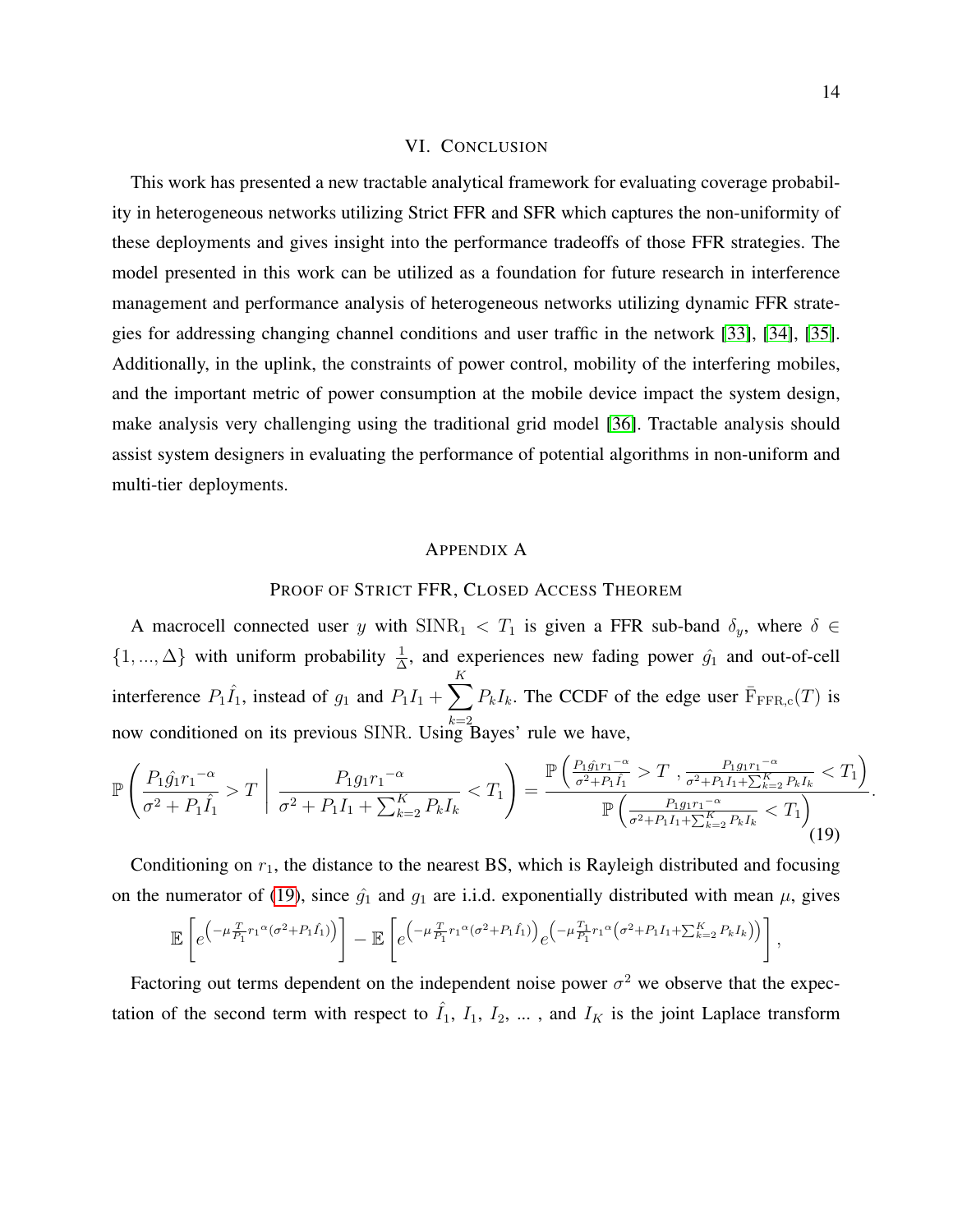$$
\mathcal{L}(\hat{s}_1, s_1, s_2, ..., s_K) \text{ of } \hat{I}_1, I_1, I_2, ..., \text{ and } I_K \text{ given by}
$$
\n
$$
= \mathbb{E}\left[\exp\left(-\hat{s}_1\hat{I}_1 - s_1I_1 - \sum_{k=2}^K s_kI_k\right)\right]
$$
\n
$$
= \mathbb{E}\left[\exp\left(-\hat{s}_1\sum_{z\in Z_1} \hat{G}_z R_z^{-\alpha} \mathbf{1}(\delta_z = \delta_y) - s_1\sum_{z\in Z_1} G_z R_z^{-\alpha} - \sum_{k=2}^K \left(s_k\sum_{z\in Z_k} G_z R_z^{-\alpha}\right)\right)\right]
$$
\n
$$
= \mathbb{E}\left[\prod_{z\in Z_1} \left(1 - \mathbb{E}\left[\mathbf{1}(\delta_z = \delta_y)\right](1 - e^{(-\hat{s}_1\hat{G}_z R_z^{-\alpha})})\right) e^{(-s_1 G_z R_z^{-\alpha})}\right] \prod_{k=2}^K \mathbb{E}\left[\prod_{z\in Z_k} e^{(-s_k G_z R_z^{-\alpha})}\right],
$$

where  $\mathbf{1}(\delta_y = \delta_z)$  is an indicator function that takes the value 1 if base station z is transmitting to an edge user on the same sub-band  $\delta$  as user y, and the third step arises from the independence of  $I_1$  and  $\hat{I_1}$  with respect to  $I_2,...,I_K$ . Since  $\hat{G}_z$  and  $G_z$  are also exponential random variables with mean  $\mu$ , we can evaluate the above expression as

<span id="page-14-0"></span>
$$
\mathbb{E}\left[\prod_{z\in Z_1}\left(1-\frac{1}{\Delta}\left(1-\frac{\mu}{\mu+\hat{s_1}R_z^{-\alpha}}\right)\right)\frac{\mu}{\mu+s_1R_z^{-\alpha}}\right]\prod_{k=2}^K\mathbb{E}\left[\prod_{z\in Z_k}\frac{\mu}{\mu+s_kR_z^{-\alpha}}\right].
$$

By using the probability generating functional (PGFL) of the PPP [\[29\]](#page-19-18) we obtain

$$
\mathscr{L}(\hat{s_1}, s_1, s_2, ..., s_K) = e^{-2\pi\lambda_1 \int_{r_1}^{\infty} \left[1 - \frac{\mu}{\mu + s_1 x^{-\alpha}} \left(1 - \frac{1}{\Delta} \left(1 - \frac{\mu}{\mu + s_1 x^{-\alpha}}\right)\right)\right] x \, dx} \Big) \prod_{k=2}^K e^{-2\pi\lambda_k \left(\frac{s_k}{\mu}\right)^{2/\alpha} \frac{\pi \csc\left(\frac{2\pi}{\alpha}\right)}{\alpha}}.
$$

Substituting for the integration variables  $s$  and de-conditioning on  $r_1$ , we have

$$
2\pi r_1 \lambda_1 \int_0^\infty e^{-\pi \lambda_1 r_1^2 \left(1 + 2\xi(T, T_1, \alpha, \Delta) + 2\sum_{k=2}^K \kappa_k \psi(\gamma_k T_1, \alpha)\right) - \mu(T + T_1) \frac{\sigma^2}{P_1} r_1^\alpha} dr_1,
$$
\n(20)  
\nwhere  $\xi(T, T_1, \alpha, \Delta) = \int_{r_1}^\infty \left[1 - \frac{1}{1 + T_1 r_1^\alpha x^{-\alpha}} \left(1 - \frac{1}{\Delta} \left(1 - \frac{1}{1 + T r_1^\alpha x^{-\alpha}}\right)\right)\right] x \mathrm{d}x,$ \n
$$
\left(2\pi \sqrt{\pi} \frac{2}{\alpha} - \mathcal{P}_k\right) \lambda_k
$$

and 
$$
\psi(z, \alpha) = \csc\left(\frac{2\pi}{\alpha}\right) \frac{\pi z^{2/\alpha}}{\alpha}
$$
,  $\gamma_k = \frac{P_k}{P_1}$ ,  $\kappa_k = \frac{\lambda_k}{\lambda_1}$ .

Now we focus on the denominator of [\(19\)](#page-13-0), using the independence of  $I_1$  and  $I_2,...,I_K$  we have

<span id="page-14-1"></span>
$$
1 - \mathbb{E}\left[\exp\left(-\mu \frac{T_1}{P_1} r_1^{\alpha} (\sigma^2 + P_1 I_1 + \sum_{k=2}^{K} P_k I_k)\right)\right]
$$
  
= 
$$
1 - \mathbb{E}\left[e^{-\mu \frac{T_1}{P_1} r_1^{\alpha} (\sigma^2 + P_1 I_1)}\right] \prod_{k=2}^{K} \mathbb{E}\left[e^{-\mu \frac{T_1}{P_1} r_1^{\alpha} (P_k I_k)}\right]
$$
  
= 
$$
1 - 2\pi r_1 \lambda_1 \int_0^{\infty} e^{-\pi \lambda_1 r_1^2 (1 + \rho(T_1, \alpha) + 2 \sum_{k=2}^{K} \kappa_k \psi(\gamma_k T_1, \alpha))} e^{-\mu (T + T_1) \frac{\sigma^2}{P_1} r_1^{\alpha}} dr_1.
$$
 (21)

The first term of the numerator represents the SINR on the newly allocated subband we have

<span id="page-14-2"></span>
$$
\pi \lambda_1 \int_0^\infty e^{-\pi \lambda_1 v \left(1 + \frac{\rho(T, \alpha)}{\Delta}\right) - \mu T \frac{\sigma^2}{P_1} v^{\alpha/2}},\tag{22}
$$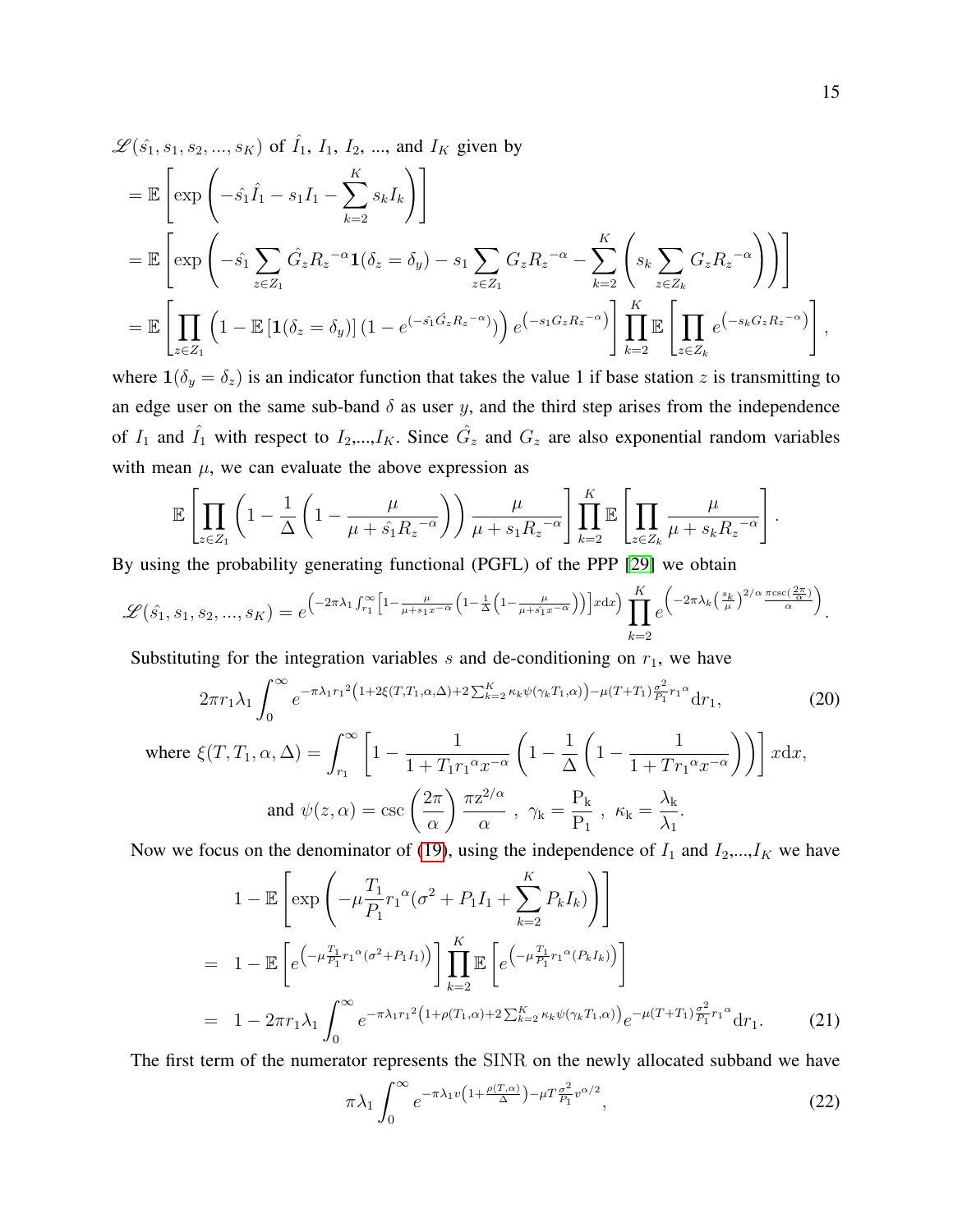since the received interference is only from the first tier APs due to the closed access frequency allocation for edge users and is originally given in [\[9\]](#page-18-8).

Thus plugging [\(20\)](#page-14-0) and [\(21\)](#page-14-1) back into [\(19\)](#page-13-0), and substituting [\(22\)](#page-14-2) for the first term of the numerator and substituting  $r_1^2 = v$  we have [\(4\)](#page-6-2).

# APPENDIX B

# PROOF OF SFR, CLOSED ACCESS THEOREM

A macrocell connected user y with SINR  $\langle T_1 \rangle$  is assigned a FFR sub-band  $\delta_y$ , where  $\delta \in$  $\{1, ..., \Delta\}$  with uniform probability  $\frac{1}{\Delta}$ , and experiences new fading power  $\hat{g}_1$ , transmit power  $\beta P_1$ , and out-of-cell interference. The CCDF of the edge user  $\overline{F}_{\text{SFR},c}(T)$  is now conditioned on its previous SINR,

<span id="page-15-0"></span>
$$
\bar{\mathrm{F}}_{\mathrm{SFR},e}(T) = \mathbb{P}\left(\frac{\beta P_1 \hat{g}_1 r_1^{-\alpha}}{\sigma^2 + \eta P_1 \hat{I}_1 + \sum_{k=2}^K P_k \hat{I}_k} > T \middle| \frac{P_1 g_1 r_1^{-\alpha}}{\sigma^2 + \eta P_1 I_1 + \sum_{k=2}^K P_k I_k} < T_1\right).
$$
 (23)

Using Bayes' rule as in Theorem [1](#page-6-3) and focusing on the resulting numerator, since  $\hat{g}_1$  and  $g_1$  are i.i.d. exponentially distributed with mean  $\mu$ , this gives

$$
\mathbb{E}\left[e^{\left(-\mu\frac{T}{\beta P_1}r_1{}^{\alpha}(\sigma^2+\eta P_1\hat{I_1}+\sum_{k=2}^K P_k\hat{I_k})\right)}\right]-\mathbb{E}\left[e^{\left(-\mu\frac{T}{\beta P_1}r_1{}^{\alpha}(\sigma^2+\eta P_1\hat{I_1}+\sum_{k=2}^K P_k\hat{I_k})\right)}e^{\left(-\mu\frac{T_1}{P_1}r_1{}^{\alpha}(\sigma^2+\eta P_1I_1+\sum_{k=2}^K P_kI_k)\right)}\right],
$$

Now concentrating on the second term, factoring out terms corresponding to the independent noise power  $\sigma^2$ , and *conditioning on*  $r_1$ , we obtain the joint Laplace transform of  $\hat{I}_1$ ,  $\hat{I}_2$ , ...,  $\hat{I}_K$ , and  $I_1$ ,  $I_2$ , ...,  $I_K$  given by

$$
\mathbb{E}\left[\prod_{z\in Z_1}\frac{\mu}{\mu+\hat{s_1}R_z^{-\alpha}}\frac{\mu}{\mu+s_1R_z^{-\alpha}}\right]\prod_{k=2}^K\mathbb{E}\left[\prod_{z\in\hat{Z}_k}\frac{\mu}{\mu+\hat{s_k}R_z^{-\alpha}}\right]\mathbb{E}\left[\prod_{z\in Z_k}\frac{\mu}{\mu+s_kR_z^{-\alpha}}\right].
$$
 (24)

Using the same method as Theorem [1](#page-6-3) and de-conditioning on  $r_1$  we obtain

<span id="page-15-1"></span>
$$
2\pi r_1 \lambda_1 \int_0^\infty e^{-\pi \lambda_1 r_1^2 \left(1+2\zeta(T,T_1,\alpha,\Delta,\beta,\eta)+2\sum_{k=2}^K \kappa_k \left(\psi\left(\frac{\gamma_k}{\beta}T,\alpha\right)+\psi(\gamma_k T_1,\alpha)\right)\right)-\mu\left(\frac{T}{\beta}+T_1\right)\frac{\sigma^2}{P_1}r_1^{\alpha}}{\rm d}r_1,
$$

where 
$$
\zeta(T, T_1, \alpha, \Delta, \beta, \eta) = \int_{r_1}^{\infty} \left[1 - \frac{1}{1 + \eta T_1 r_1^{\alpha} x^{-\alpha}} \frac{1}{1 + \frac{\eta}{\beta} T r_1^{\alpha} x^{-\alpha}}\right] x \mathrm{d}x
$$
,

Using the same argument and analysis for the resulting denominator of [\(23\)](#page-15-0) after Bayes' rule is applied we have

$$
1 - 2\pi r_1 \lambda_1 \int_0^\infty e^{-\pi \lambda_1 r_1^2 \left(1 + \rho(\eta T_1, \alpha) + 2 \sum_{k=2}^K \kappa_k \psi(T_1, \alpha)\right)} e^{-\mu (T + \eta T_1) \frac{\sigma^2}{P_1} r_1^\alpha} dr_1,
$$
 (25)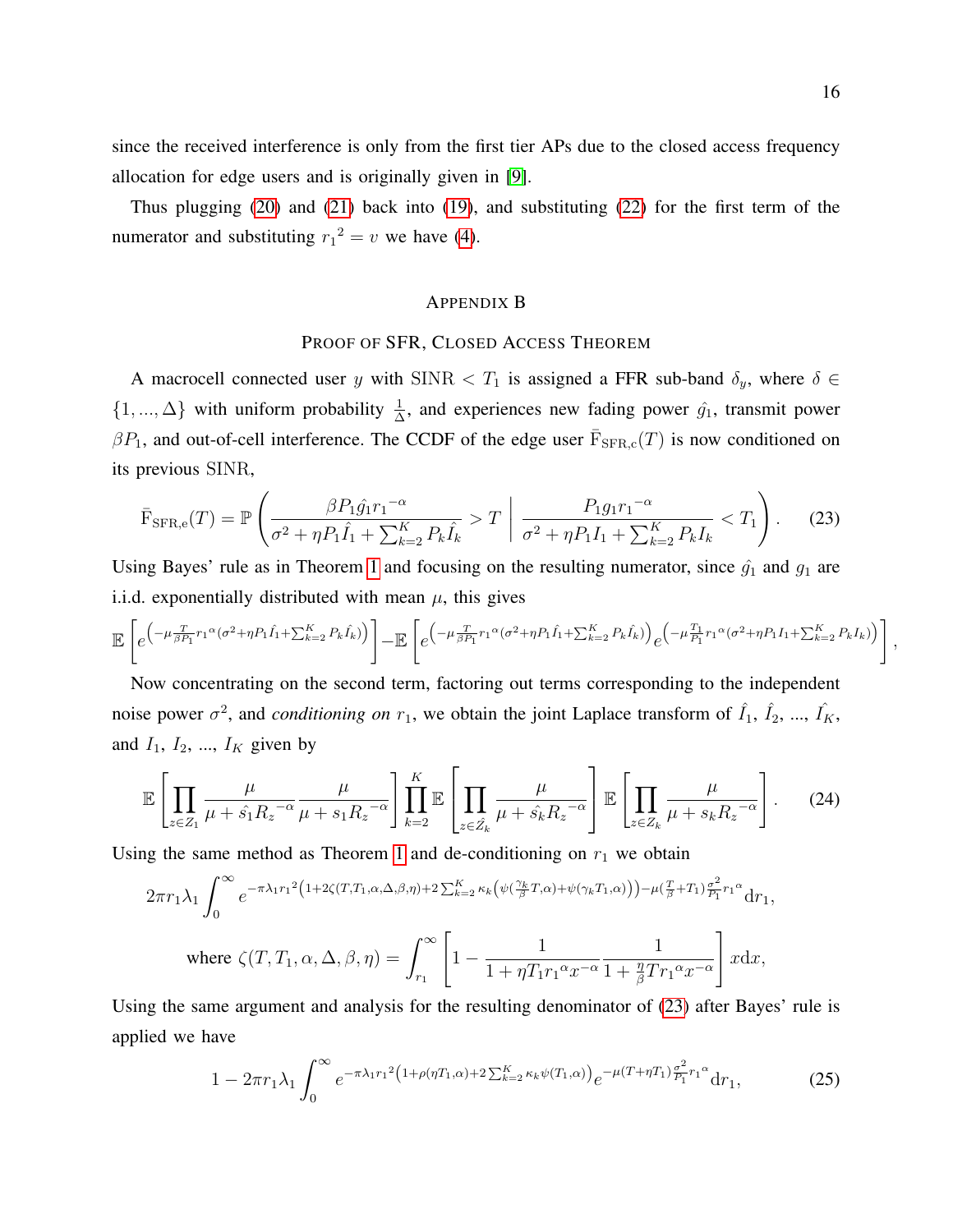Finally, the first term of the numerator is given as

<span id="page-16-0"></span>
$$
2\pi r_1 \lambda_1 \int_0^\infty e^{-\pi \lambda_1 r_1^2 \left(1 + \rho \left(\frac{\eta}{\beta} T, \alpha\right) + 2 \sum_{k=2}^K \kappa_k \psi \left(\frac{\gamma_k}{\beta} T, \alpha\right)\right)} e^{-\mu(T) \frac{\sigma^2}{\beta P_1} r_1^\alpha} dr_1. \tag{26}
$$

Thus plugging [\(25\)](#page-15-1), (25), and [\(26\)](#page-16-0) back into [\(23\)](#page-15-0) and substituting  $r_1^2 = v$  we have [\(8\)](#page-7-0).

# APPENDIX C

## PROOF OF STRICT FFR, OPEN ACCESS THEOREM

A user y with  $\text{SIR}_1 < T_1$  when connected to the closes macrocell and  $\text{SIR}_2 < T_2$  when connected to the closest microcell is given a FFR sub-band  $\delta_y$ , where  $\delta \in \{1, ..., \Delta\}$  with uniform probability  $\frac{1}{\Delta}$ , and experiences new fading power  $\hat{g}_1$  and out-of-cell interference  $P_1 \hat{I}_1$ . The CCDF of the edge user  $\overline{F}_{\text{FFR},o}(T)$  is now conditioned on its previous SIR and  $r_1$  and  $r_2$ , the distance to the nearest tier 1 and tier 2 AP respectively, given by

$$
\mathbb{P}\left(\frac{P_1\hat{g_1}r_1^{-\alpha}}{P_1\hat{I_1}} > T\middle|\ \frac{P_1g_1r_1^{-\alpha}}{P_1I_1 + P_2I_2 + P_2g_2r_2^{-\alpha}} < T_1, \frac{P_2g_2r_2^{-\alpha}}{P_1I_1 + P_2I_2 + P_1g_1r_1^{-\alpha}} < T_2\right) (27)
$$

<span id="page-16-1"></span>Using Bayes' rule and initially focusing on the denominator, the conditional term in [\(27\)](#page-16-1), and conditioning on  $g_2$  gives

$$
\mathbb{P}\left(\frac{r_1^{\alpha}}{P_1}\left(\frac{P_2}{T_2}g_2r_2^{-\alpha}-(P_1I_1+P_2I_2)\right) < g_1 < T_1\frac{r_1^{\alpha}}{P_1}\left(P_1I_1+P_2I_2+P_2g_2r_2^{-\alpha}\right) \Big| g_2\right)\mathbb{P}\left(g_2\right).
$$

Since  $g_1$  and  $g_2$  are i.i.d. exponentially distributed with mean  $\mu$ , and setting  $\overline{I} = P_1I_1 + P_2I_2$ , this gives

$$
\mathbb{E}_{g_2} \left[ \int_{\frac{r_1 \alpha}{p_1} (\frac{p_2}{r_2} g_2 r_2^{-\alpha} - \bar{I})^+}^{T_1 \frac{r_1 \alpha}{p_1} (\bar{I} + P_2 g_2 r_2^{-\alpha})} \mu e^{-\mu x} dx \right] = \mathbb{E}_{g_2} \left[ e^{-\mu \frac{r_1 \alpha}{p_1} (\frac{p_2}{r_2} g_2 r_2^{-\alpha} - \bar{I})^+} - e^{-\mu T_1 \frac{r_1 \alpha}{p_1} (\bar{I} + P_2 g_2 r_2^{-\alpha})} \right],
$$
  
where  $(x)^+ = \begin{cases} x : x > 0 \\ 0 : x < 0 \end{cases}$ 

Evaluating the expectation, collecting terms and simplifying gives,

<span id="page-16-2"></span>
$$
= 1 - \epsilon_1 e^{-\bar{I}\mu T_1 \frac{r_1 \alpha}{P_1}} - \epsilon_2 e^{-\bar{I}\mu T_2 \frac{r_2 \alpha}{P_2}}, \text{ where}
$$
\n
$$
\gamma = \frac{P_2}{P_1}, \ \epsilon_1 = \left(\frac{1}{T_1 \gamma \frac{r_1 \alpha}{r_2 \alpha} + 1}\right), \text{ and } \epsilon_2 = \left(\frac{1}{T_2 \left(\gamma \frac{r_1 \alpha}{r_2 \alpha}\right)^{-1} + 1}\right).
$$
\n(28)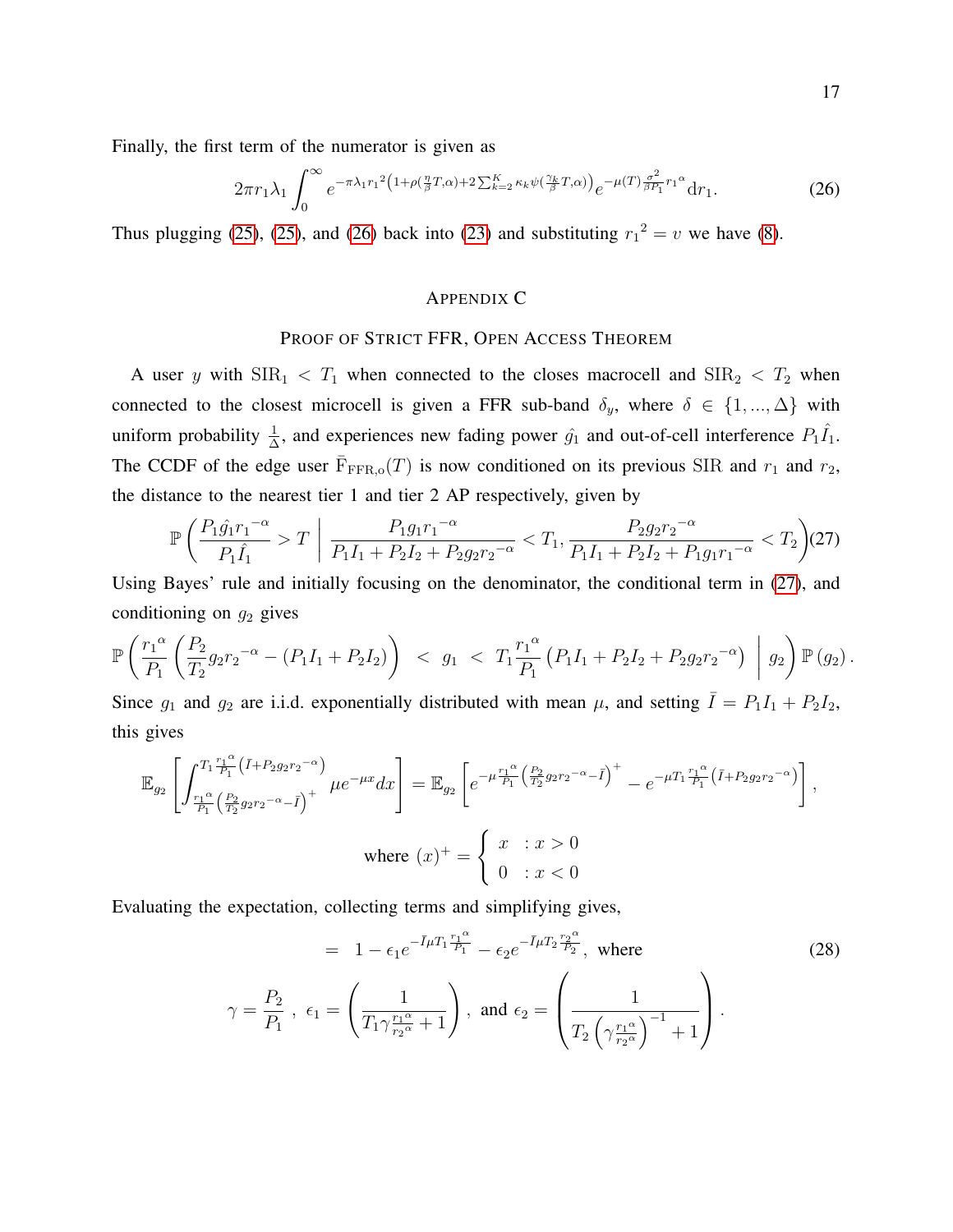We observe that the expectation of [\(28\)](#page-16-2) with respect to  $I_1$  and  $I_2$  is the joint Laplace transform of  $I_1$  and  $I_2$  evaluated at  $(\mu T_1 \frac{r_1 \alpha}{P_1})$  $\frac{r_1^{\alpha}}{P_1}, \mu T_2 \frac{r_2^{\alpha}}{P_2}$  $\frac{r_2^{02}}{P_2}$ ). The joint Laplace transform denoted by  $g_d(r_1, r_2)$  is

$$
g_d(r_1, r_2) = \mathbb{E}_{I_1, I_2} \left[ 1 - \epsilon_1 e^{-s_1 \bar{I}} - \epsilon_2 e^{-s_2 \bar{I}} \right]
$$
  
=  $1 - \epsilon_1 e^{(-2\pi\lambda_1 \rho_{1,1}(T_1, \alpha))} e^{(-2\pi\lambda_2 \rho_{1,2}(\gamma T_1, \alpha))} - \epsilon_2 e^{(-2\pi\lambda_1 \rho_{2,1}(T_2/\gamma, \alpha))} e^{(-2\pi\lambda_2 \rho_{2,2}(T_2, \alpha))},$ 

where  $\rho_{a,b}(z,\alpha)$  is given by [\(16\)](#page-9-1). De-conditioning on  $r_1$  and  $r_2$ , we have

<span id="page-17-0"></span>
$$
\int_{r_2=0}^{\infty} \int_{r_1=0}^{\infty} \left(2\pi\lambda_1 r_1 e^{-\pi\lambda_1 r_1^2}\right) \left(2\pi\lambda_2 r_2 e^{-\pi\lambda_2 r_2^2}\right) g_d(r_1, r_2) \mathrm{d}r_1 \mathrm{d}r_2. \tag{29}
$$

Now we turn our attention to the numerator which equals,

$$
\mathbb{E}\left[e^{\left(-\mu\hat{I}_1Tr_1^{\alpha}\right)}\right] - \mathbb{E}\left[e^{\left(-\hat{I}_1\mu Tr_1^{\alpha}\right)}\left(\epsilon_1e^{\left(-\bar{I}\mu T_1\frac{r_1^{\alpha}}{P_1}\right)} + \epsilon_2e^{\left(-\bar{I}\mu T_2\frac{r_2^{\alpha}}{P_2}\right)}\right)\right].
$$

Concentrating on the second term we observe that the expectation with respect to  $\hat{I}_1, I_1$ , and  $I_2$  is the joint Laplace transform of  $\hat{I}_1$ ,  $I_1$ , and  $I_2$  evaluated at  $(\mu Tr_1^{\alpha}, \mu T_1 \frac{r_1^{\alpha}}{P_1})$  $\frac{r_1^{\alpha}}{P_1}, \mu T_2 \frac{r_2^{\alpha}}{P_2}$  $\frac{r_2^{\alpha}}{P_2}$ ). The joint Laplace transform  $g_n(r_1, r_2) := \mathscr{L}_{num} \left( \mu T r_1^{\alpha}, \mu T_1 \frac{r_1^{\alpha}}{P_1} \right)$  $\frac{r_1^{\alpha}}{P_1}, \mu T_2 \frac{r_2^{\alpha}}{P_2}$  $P<sub>2</sub>$  $\big)$  is

$$
\mathbb{E}_{\hat{I}_1, I_1, I_2} \left[ \exp \left( -s_1 \hat{I}_1 \right) \left( \epsilon_1 \exp \left( -s_2 (P_1 I_1 + P_2 I_2) \right) + \epsilon_2 \exp \left( -s_3 (P_1 I_1 + P_2 I_2) \right) \right) \right].
$$

Expanding the terms and applying a similar approach as before we have

$$
g_n(r_1, r_2) = \epsilon_1 e^{-2\pi(\lambda_1 \xi_{1,1}(T, T_1, \alpha, \Delta) + \lambda_2 \rho_{1,2}(T_1, \alpha))} + \epsilon_2 e^{-2\pi(\lambda_1 \xi_{2,1}(T, T_2/\gamma, \alpha, \Delta) + \lambda_2 \rho_{2,2}(T_2, \alpha))},
$$

where  $\xi_{a,b}$   $(T, z, \alpha, \Delta)$  is given by [\(15\)](#page-9-2). De-conditioning on  $r_1$  and  $r_2$ ,

$$
\int_{r_2=0}^{\infty} \int_{r_1=0}^{\infty} \left(2\pi\lambda_1 r_1 e^{-\pi\lambda_1 r_1^2}\right) \left(2\pi\lambda_2 r_2 e^{-\pi\lambda_2 r_2^2}\right) g_n(r_1, r_2) \mathrm{d}r_1 \mathrm{d}r_2. \tag{30}
$$

Finally, plugging [\(20\)](#page-14-0) and [\(29\)](#page-17-0) into [\(27\)](#page-16-1), and substituting [\(22\)](#page-14-2) for the first term of the numerator by definition and  $r_1^2 = v$  we have [\(15\)](#page-9-2).

# APPENDIX D

# PROOF OF SFR, OPEN ACCESS THEOREM

A user y with  $\text{SIR}_1 < T_1$  and  $\text{SIR}_2 < T_2$  is given a FFR sub-band with uniform probability 1  $\frac{1}{\Delta}$ , and experiences new fading power  $\hat{g}_1$ , transmit power  $\beta P_1$ , and out-of-cell interference  $\bar{I}$  =  $\eta P_1 I_1 + P_2 I_2$ . The CCDF of the edge user  $\overline{F}_{\text{SFR},0}(T)$  is now given by

<span id="page-17-1"></span>
$$
\mathbb{P}\left(\frac{\beta P_1 \hat{g_1} r_1^{-\alpha}}{\eta P_1 \hat{I}_1 + P_2 \hat{I}_2} > T\middle| \frac{P_1 g_1 r_1^{-\alpha}}{\bar{I} + P_2 g_2 r_2^{-\alpha}} < T_1, \frac{P_2 g_2 r_2^{-\alpha}}{\bar{I} + P_1 g_1 r_1^{-\alpha}} < T_2\right) \tag{31}
$$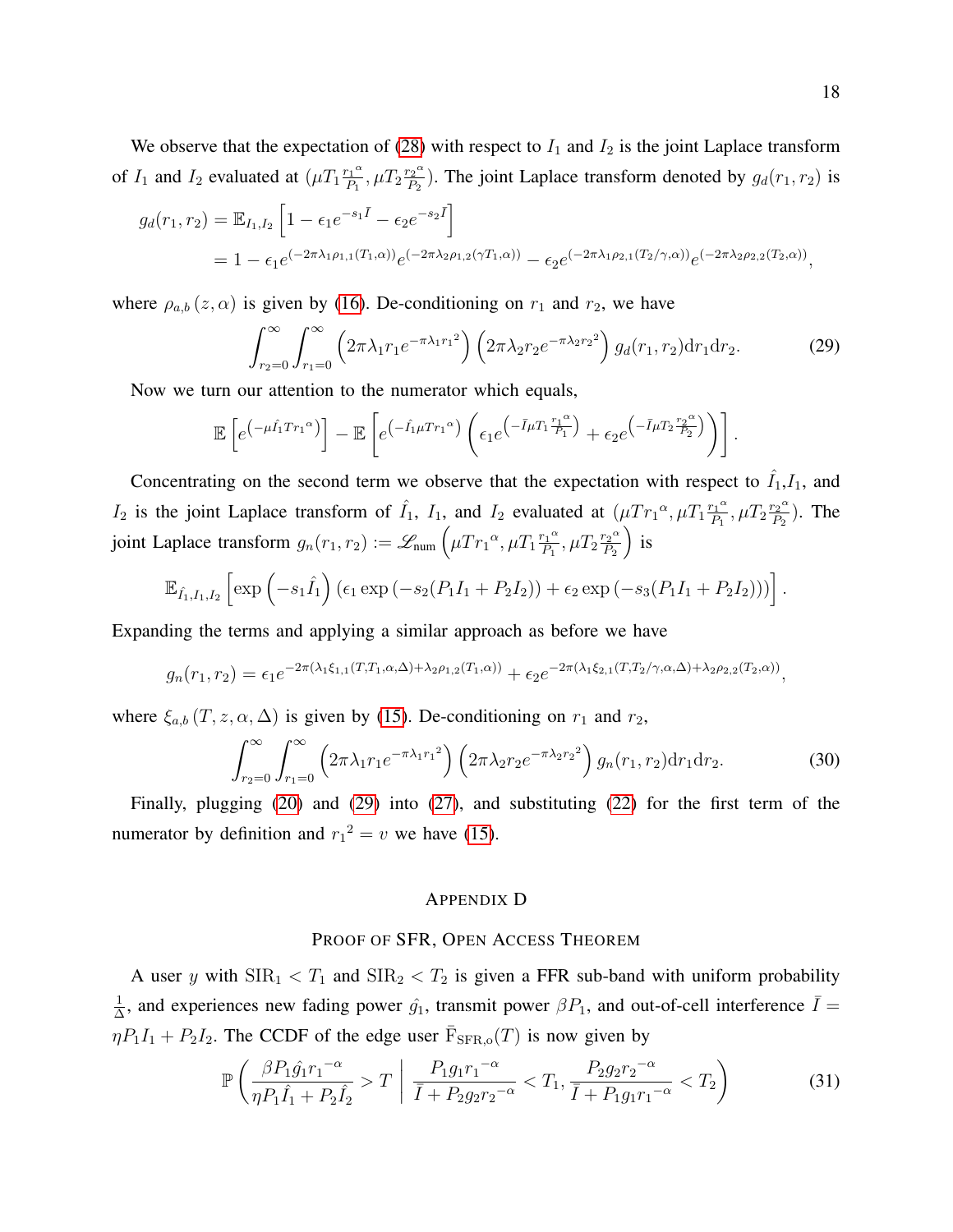Using the method of Theorem [3,](#page-9-3) applying Bayes' rule we have the joint Laplace transform of  $I_1$  and  $I_2$  given  $r_1$  and  $r_2$ ,

$$
f_d(r_1,r_2) = 1 - \epsilon_1 e^{(-2\pi\lambda_1(\rho_{1,1}(\eta T_1,\alpha) + \kappa \rho_{1,2}(\gamma T_1,\alpha)))} - \epsilon_2 e^{(-2\pi\lambda_1(\rho_{2,1}(\frac{\eta}{\gamma}T_2,\alpha) + \kappa \rho_{2,2}(T_2,\alpha)))},
$$

where  $\gamma = \frac{P_2}{P}$  $P_1$ ,  $\epsilon_1 =$  $\begin{pmatrix} 1 \end{pmatrix}$  $\overline{T_1\gamma^{\frac{r_1\alpha}{r_2\alpha}}}$  $\frac{1}{\frac{r_1^{\alpha}}{r_2^{\alpha}}+1}\Biggr) \,\, , \,\, \epsilon_2 =$  $\sqrt{ }$  $\left\lfloor \right\rfloor$ 1  $T_2\left(\gamma\frac{r_1\alpha}{r_2\alpha}\right)$  $\frac{r_1\alpha}{r_2\alpha}\Big)^{-1}+1$  $\setminus$ , and  $\rho_{a,b}(z,\alpha)$  given by [\(16\)](#page-9-1).

De-conditioning on  $r_1$  and  $r_2$ , we have

<span id="page-18-11"></span>
$$
\int_{r_2=0}^{\infty} \int_{r_1=0}^{\infty} \left(2\pi\lambda_1 r_1 e^{-\pi\lambda_1 r_1^2}\right) \left(2\pi\lambda_2 r_2 e^{-\pi\lambda_2 r_2^2}\right) f_d(r_1, r_2) \mathrm{d}r_1 \mathrm{d}r_2. \tag{32}
$$

Again, following the method of Theorem [3,](#page-9-3) we observe that the numerator of [\(31\)](#page-17-1) is given by

<span id="page-18-10"></span>
$$
\pi \lambda_1 \int_0^\infty e^{-\pi \lambda_1 v \left(1 + \rho \left(\frac{\eta}{\beta} T, \alpha\right) + 2\kappa \psi \left(\frac{\gamma}{\beta} T, \alpha\right)\right)} dv
$$
\n
$$
- \int_{r_2=0}^\infty \int_{r_1=0}^\infty \left(2\pi \lambda_1 r_1 e^{-\pi \lambda_1 r_1^2}\right) \left(2\pi \lambda_2 r_2 e^{-\pi \lambda_2 r_2^2}\right) f_n(r_1, r_2) dr_1 dr_2,
$$
\nwhere  $f_n(r_1, r_2) = \epsilon_1 e^{-2\pi \lambda_1 \left(\zeta_{1,1}(T, T_1, \alpha, \Delta, \beta, \eta) + \kappa \psi \left(\frac{\gamma}{\beta} T, \alpha\right) + \kappa \rho_{1,2}(\gamma T_1, \alpha)\right)}$  (33)

$$
+\epsilon_2 e^{-2\pi\lambda_1\left(\zeta_{2,1}(T,T_2/\gamma,\alpha,\Delta,\beta,\eta)+\kappa\psi\left(\frac{\gamma}{\beta}T,\alpha\right)+\kappa\rho_{2,2}(T_2,\alpha)\right)}.
$$

Thus plugging [\(33\)](#page-18-10) and [\(32\)](#page-18-11) back into [\(31\)](#page-17-1) and substituting  $r_1^2 = v$  we have [\(18\)](#page-10-0).

#### **REFERENCES**

- <span id="page-18-0"></span>[1] Qualcomm, "LTE advanced: heterogeneous networks," *white paper*, Jan. 2011. [Online]. Available: [http://qualcomm.com/](http://qualcomm.com/documents/files/lte-advanced-heterogeneous-networks.pdf) [documents/files/lte-advanced-heterogeneous-networks.pdf](http://qualcomm.com/documents/files/lte-advanced-heterogeneous-networks.pdf)
- <span id="page-18-1"></span>[2] Picochip, "The case for home base stations," *white paper*, Apr. 2007. [Online]. Available: [http://www.femtoforum.org/](http://www.femtoforum.org/femto/Files/File/picoChip Femtocell White Paper 1.1.pdf) [femto/Files/File/picoChipFemtocellWhitePaper1.1.pdf](http://www.femtoforum.org/femto/Files/File/picoChip Femtocell White Paper 1.1.pdf)
- <span id="page-18-2"></span>[3] A. Saleh, A. Rustako, and R. Roman, "Distributed antennas for indoor radio communications," *IEEE Transactions on Communications*, vol. 35, no. 12, pp. 1245 – 1251, Dec. 1987.
- <span id="page-18-3"></span>[4] J. Zhang and J. G. Andrews, "Distributed antenna systems with randomness," *IEEE Transactions on Wireless Communications*, vol. 7, no. 9, pp. 3636 –3646, Sep. 2008.
- <span id="page-18-4"></span>[5] V. Chandrasekhar, J. G. Andrews, and A. Gatherer, "Femtocell networks: a survey," *IEEE Communications Magazine*, vol. 46, no. 9, pp. 59 –67, Sep. 2008.
- <span id="page-18-5"></span>[6] F. Baccelli, M. Klein, M. Lebourges, and S. Zuyev, "Stochastic geometry and architecture of communication networks," *J. Telecommunication Systems*, vol. 7, no. 1, pp. 209–227, 1997.
- <span id="page-18-6"></span>[7] T. Brown, "Cellular performance bounds via shotgun cellular systems," *IEEE Journal on Sel. Areas in Communications*, vol. 18, no. 11, pp. 2443–2455, Nov. 2000.
- <span id="page-18-7"></span>[8] M. Haenggi, J. Andrews, F. Baccelli, O. Dousse, and M. Franceschetti, "Stochastic geometry and random graphs for the analysis and design of wireless networks," *IEEE Journal on Sel. Areas in Communications*, vol. 27, no. 7, pp. 1029–1046, Sep. 2009.
- <span id="page-18-8"></span>[9] J. G. Andrews, F. Baccelli, and R. K. Ganti, "A new tractable model for cellular coverage," in *Proc. Allerton Conf. on Communication, Control, and Computing*, Monticello, Illinois, Oct. 2010, pp. 1204–1211.
- <span id="page-18-9"></span>[10] H. S. Dhillon, R. K. Ganti, F. Baccelli, and J. G. Andrews, "Modeling and analysis of K-tier downlink heterogenous cellular networks," *IEEE Journal on Selected Areas in Communications*, to appear. [Online]. Available:<arXiv:1103.2177>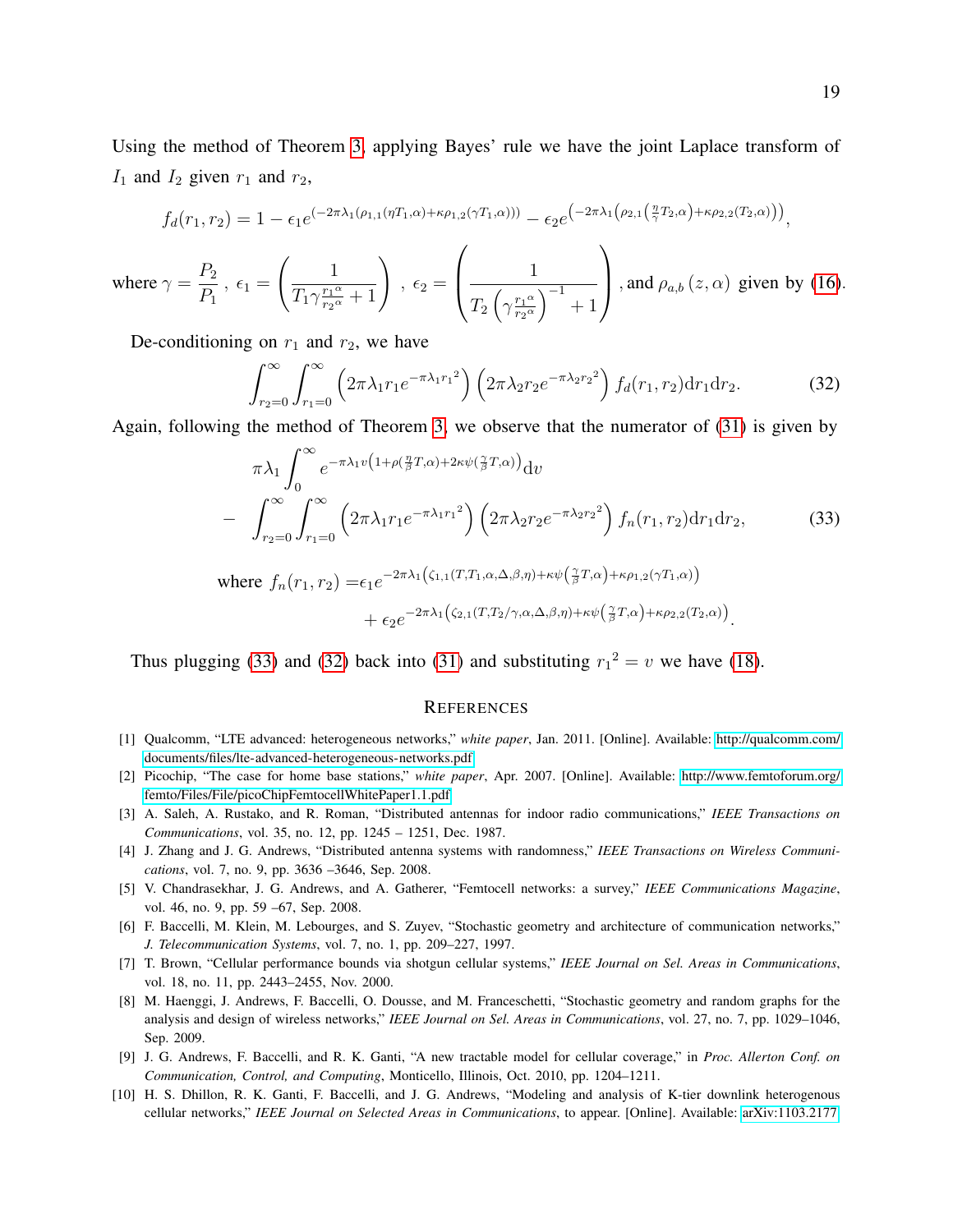- <span id="page-19-0"></span>[11] H. Dhillon, R. Ganti, and J. Andrews, "A tractable framework for coverage and outage in heterogeneous cellular networks," in *Proc., Information Theory and Applications Workshop (ITA)*, Feb. 2011, pp. 1–6.
- <span id="page-19-1"></span>[12] S. Mukherjee, "UE coverage in LTE macro network with mixed CGS and open access femto overlay," in *Proc., IEEE International Conference on Communications*, Kyoto, Jun. 2011.
- <span id="page-19-2"></span>[13] ——, "Analysis of UE outage probability and macrocellular traffic offloading for WCDMA macro network with femto overlay under closed and open access," in *Proc., IEEE International Conference on Communications*, Kyoto, Jun. 2011.
- <span id="page-19-3"></span>[14] N. Himayat, S. Talwar, A. Rao, and R. Soni, "Interference management for 4G cellular standards [WIMAX/LTE update]," *IEEE Communications Magazine*, vol. 48, no. 8, pp. 86 –92, Aug. 2010.
- <span id="page-19-4"></span>[15] T. D. Novlan, R. K. Ganti, A. Ghosh, and J. G. Andrews, "Analytical evaluation of fractional frequency reuse for OFDMA cellular networks," Under Revision, *IEEE Transactions on Wireless Comm.* [Online]. Available:<arXiv:1101.5130>
- <span id="page-19-5"></span>[16] T. Novlan, R. Ganti, J. Andrews, and A. Ghosh, "A new model for coverage with fractional frequency reuse in OFDMA cellular networks," in *Proc. IEEE Globecom*, Houston, Dec. 2011, to appear.
- <span id="page-19-6"></span>[17] K. Begain, G. Rozsa, A. Pfening, and M. Telek, "Performance analysis of GSM networks with intelligent underlay-overlay," in *Proc. Intl. Symp. on Computers and Communications*, Taormina, Italy, Jul. 2002, pp. 135–141.
- <span id="page-19-7"></span>[18] M. Sternad, T. Ottosson, A. Ahlen, and A. Svensson, "Attaining both coverage and high spectral efficiency with adaptive OFDM downlinks," in *Proc. IEEE Vehicular Technology Conf.*, vol. 4, Orlando, Florida, Oct. 2003, pp. 2486–2490.
- <span id="page-19-8"></span>[19] T. Novlan, J. Andrews, I. Sohn, R. Ganti, and A. Ghosh, "Comparison of fractional frequency reuse approaches in the OFDMA cellular downlink," in *Proc. IEEE Globecom*, Miami, Florida, Dec. 2010, pp. 1–5.
- <span id="page-19-9"></span>[20] J. Li, N. Shroff, and E. Chong, "A reduced-power channel reuse scheme for wireless packet cellular networks," *IEEE/ACM Trans. on Networking*, vol. 7, no. 6, pp. 818–832, Dec. 1999.
- <span id="page-19-10"></span>[21] Huawei, "R1-050507: Soft frequency reuse scheme for UTRAN LTE," *3GPP TSG RAN WG1 Meeting #41*, May 2005.
- <span id="page-19-11"></span>[22] K. Doppler, C. Wijting, and K. Valkealahti, "Interference aware scheduling for soft frequency reuse," in *Proc. IEEE Vehicular Technology Conf.*, Barcelona, Apr. 2009, pp. 1–5.
- <span id="page-19-12"></span>[23] V. Chandrasekhar and J. G. Andrews, "Spectrum allocation in tiered cellular networks," *IEEE Transactions on Communications*, vol. 57, no. 10, pp. 3059 –3068, Oct. 2009.
- <span id="page-19-13"></span>[24] H. Lee, D. Oh, and Y. H. Lee, "Mitigation of inter-femtocell interference with adaptive fractional frequency reuse," in *Proc.,, IEEE International Conference on Communications*, May 2010, pp. 1 –5.
- <span id="page-19-14"></span>[25] J. Lee, S. Bae, Y. Kwon, and M. Chung, "Interference analysis for femtocell deployment in OFDMA systems based on fractional frequency reuse," *IEEE Communications Letters*, vol. PP, no. 99, pp. 1 –3, Apr. 2011.
- <span id="page-19-15"></span>[26] M. Andrews, V. Capdevielle, A. Feki, and P. Gupta, "Autonomous spectrum sharing for mixed LTE femto and macro cells deployments," in *Proc., IEEE Conference on Computer Communications Workshops*, Mar. 2010, pp. 1 –5.
- <span id="page-19-16"></span>[27] P. Xia, V. Chandrasekhar, and J. Andrews, "Open vs. closed access femtocells in the uplink," *IEEE Transactions on Wireless Communications*, vol. 9, no. 12, pp. 3798 –3809, Dec. 2010.
- <span id="page-19-17"></span>[28] H. Jo, P. Xia, and J. G. Andrews, "Downlink femtocell networks: Open or closed?" in *Proc., IEEE International Conference on Communications*, Kyoto, Jun. 2011.
- <span id="page-19-18"></span>[29] D. Stoyan, W. Kendall, and J. Mecke, *Stochastic Geometry and Its Applications, 2nd Edition*. John Wiley and Sons, 1996.
- <span id="page-19-19"></span>[30] A. Hernandez, I. Guio, and A. Valdovinos, "Interference management through resource allocation in multi-cell OFDMA networks," in *Proc. IEEE Vehicular Technology Conf.*, Barcelona, Apr. 2009, pp. 1–5.
- <span id="page-19-20"></span>[31] M. Al-Shalash, F. Khafizov, and C. Zhijun, "Interference constrained soft frequency reuse for uplink ICIC in LTE networks," in *Proc. IEEE Intl. Symp. on Personal Indoor and Mobile Radio Communications*, Istanbul, Turkey, Sep. 2010, pp. 1882– 1887.
- <span id="page-19-21"></span>[32] T. S. Rappaport, *Wireless Communications Principles and Practice, 2nd Edition*. Prentice Hall, 2002.
- <span id="page-19-22"></span>[33] S. Ali and V. Leung, "Dynamic frequency allocation in fractional frequency reused OFDMA networks," *IEEE Trans. on Wireless Communications*, vol. 8, no. 8, pp. 4286–4295, Aug. 2009.
- <span id="page-19-23"></span>[34] K. Son, S. Chong, and G. de Veciana, "Dynamic association for load balancing and interference avoidance in multi-cell networks," *IEEE Transactions on Wireless Communications*, vol. 8, no. 7, pp. 3566 –3576, Jul. 2009.
- <span id="page-19-24"></span>[35] A. Stolyar and H. Viswanathan, "Self-organizing dynamic fractional frequency reuse for best-effort traffic through distributed inter-cell coordination," in *Proc., IEEE Infocom*, Apr. 2009, pp. 1287 –1295.
- <span id="page-19-25"></span>[36] F. Wamser, D. Mittelsta, and D. Staehle, "Soft frequency reuse in the uplink of an OFDMA network," in *Proc. IEEE Vehicular Technology Conf.*, Taipei, Taiwan, May 2010, pp. 1–5.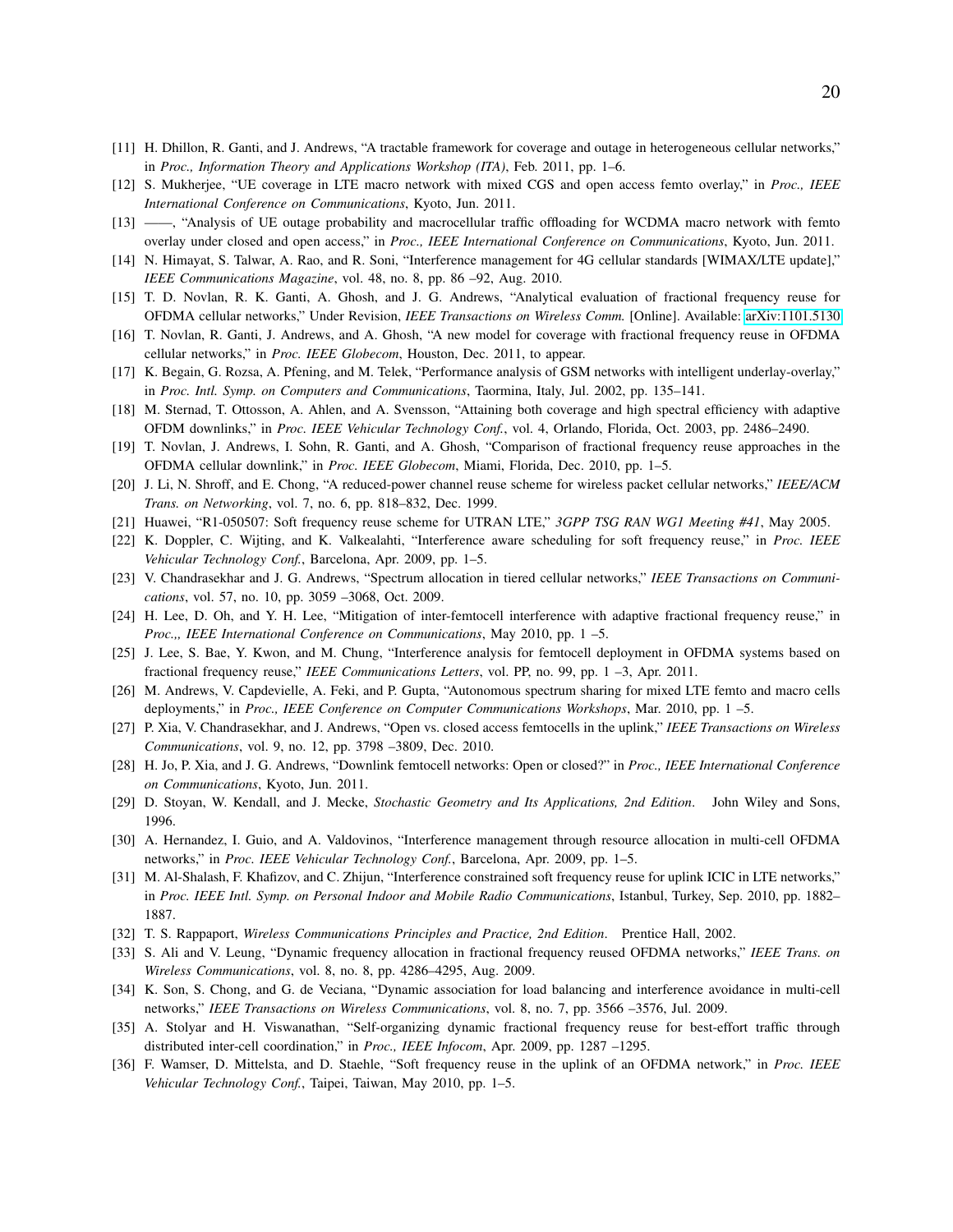

<span id="page-20-1"></span>Fig. 1. A realization of a Poisson distributed three-tier cellular network with coverage regions defined by the highest received power.



<span id="page-20-0"></span>Fig. 2. Strict FFR (left) and SFR (right) subband and transmit power allocations with  $\Delta = 3$  cell-edge reuse factor.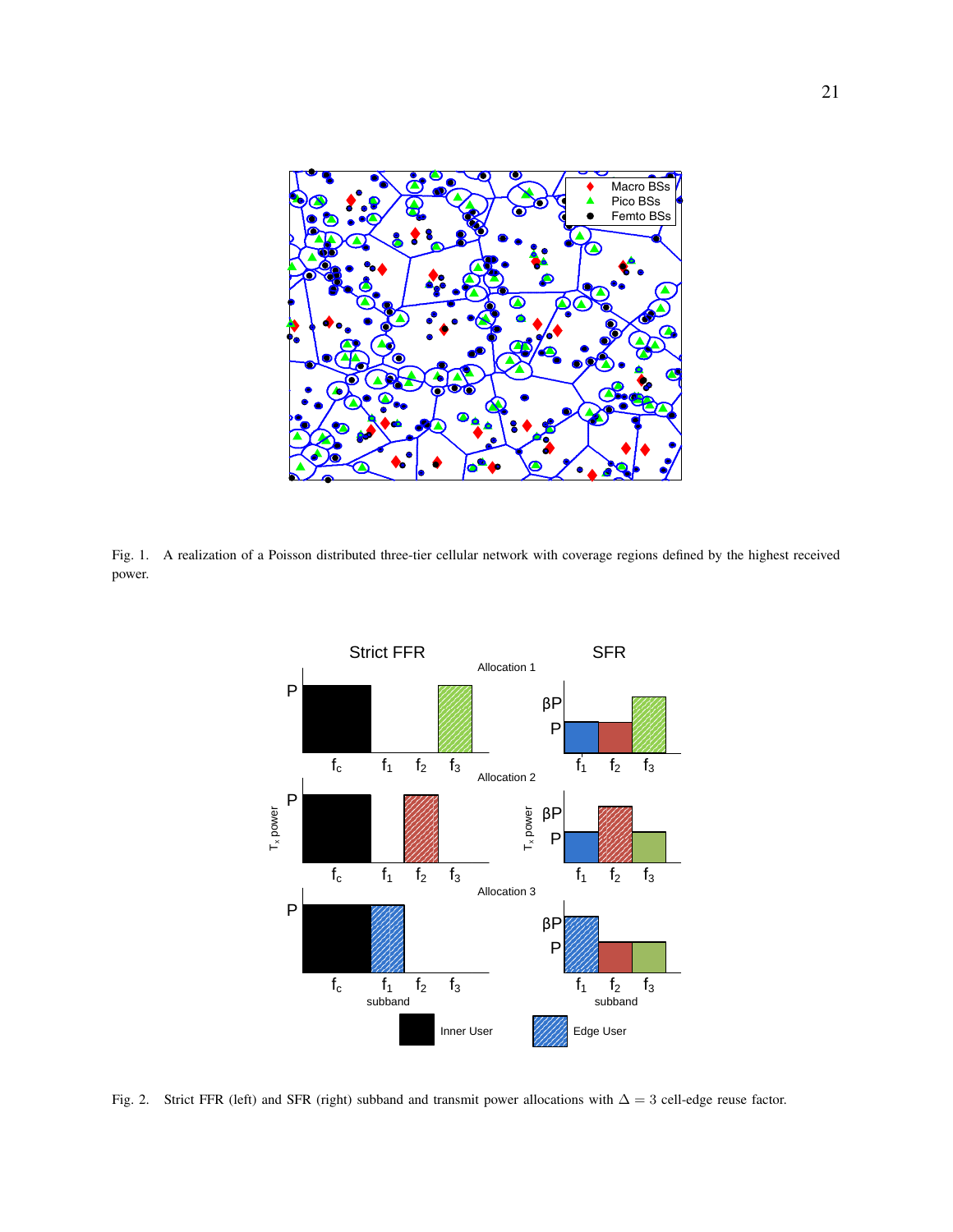

<span id="page-21-0"></span>Fig. 3. Downlink edge user SINR distributions for closed access with three tiers of APs.



<span id="page-21-1"></span>Fig. 4. Downlink edge user SINR distributions for open access with two tiers of APs.